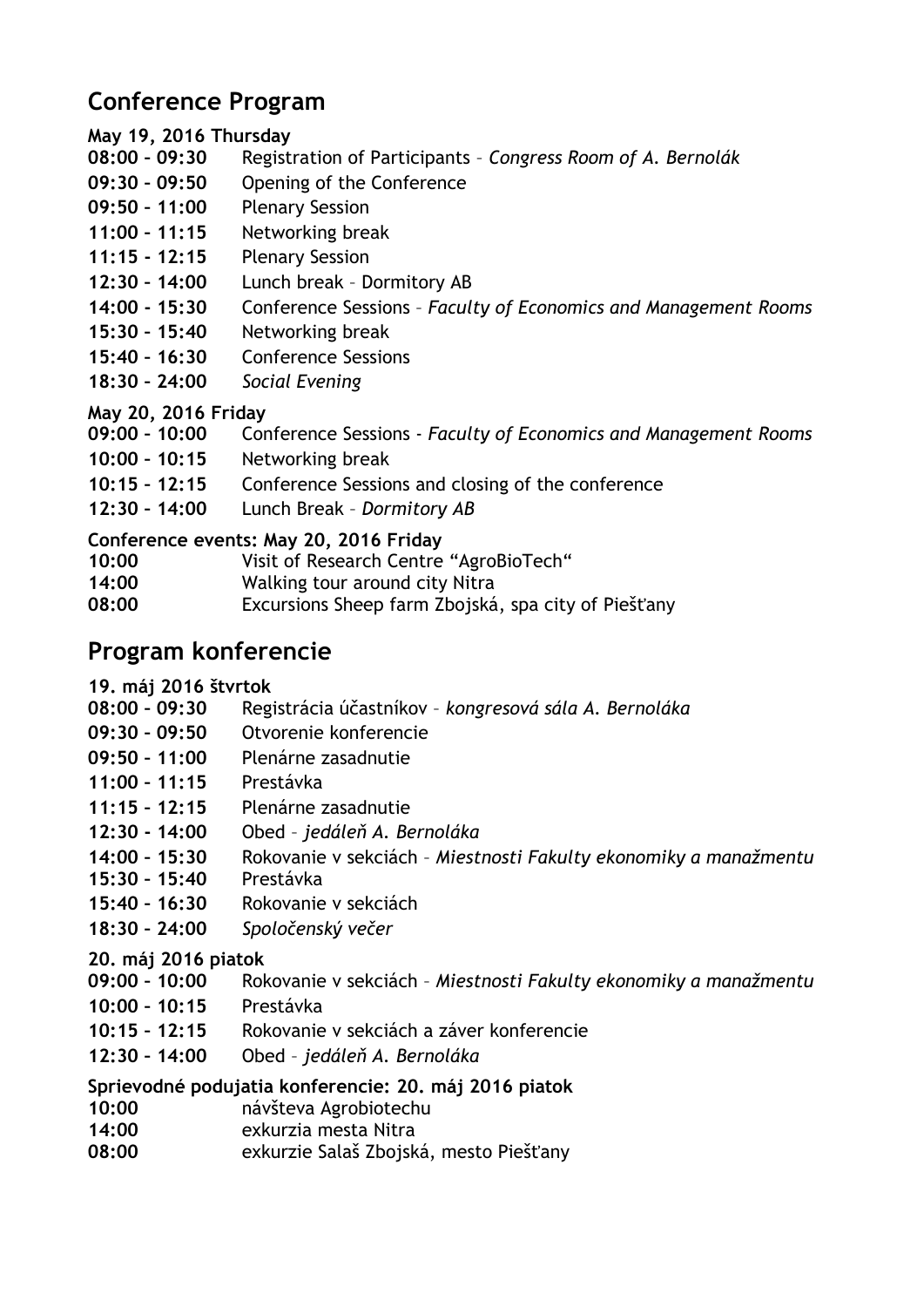# **Thursday, May 19, 2016**

## *Plenary Session*

*Congress room – A. Bernolák*

| 09:30 - 09:50 Welcome speech |
|------------------------------|
|                              |

*Peter Bielik* – Rector of the Slovak University of Agriculture in Nitra

*Elena Horská -* Dean of the Faculty of Economics and Management, Slovak University of Agriculture in Nitra

- **09:50 – 10:10 The priorities of the Slovak Presidency for Agricultural Policy** *Matej Hudec,* Head of Unit Agriculture and Fisheries Permanent Representant of the Slovak Republic to the EU
- **10:10 – 10:30 EU Agriculture: New challenges both home and away** *Petr Blížkovský,* General Secretariat of the Council of the European Union, Brussels, Belgium
- **10:30 – 10:50 Agricultural Cooperatives in the Value Chain in Eurasia** *David Sedik,* FAO representative
- **11:00 – 11:15** Networking break
- **11:15 – 11:35 Natural Resources – Global Trade - CRS** *Bayu Krisnamurthi*, Chief Executive Indonesia Estate Corp Fund for Palmoil, Chairman of Indonesian Society of Agricultural Economists
- **11:35 – 11:55 Role of the University in Modern Society: Partnership with Industries and Connections with Citizens** *John Russin,* Vice-Chancellor for Strategic Initiatives Louisiana State University, USA
- **11:55 – 12:15 Local Food Businesses and Community Economic Development** *John Westra,* AgCenter Louisiana State University, USA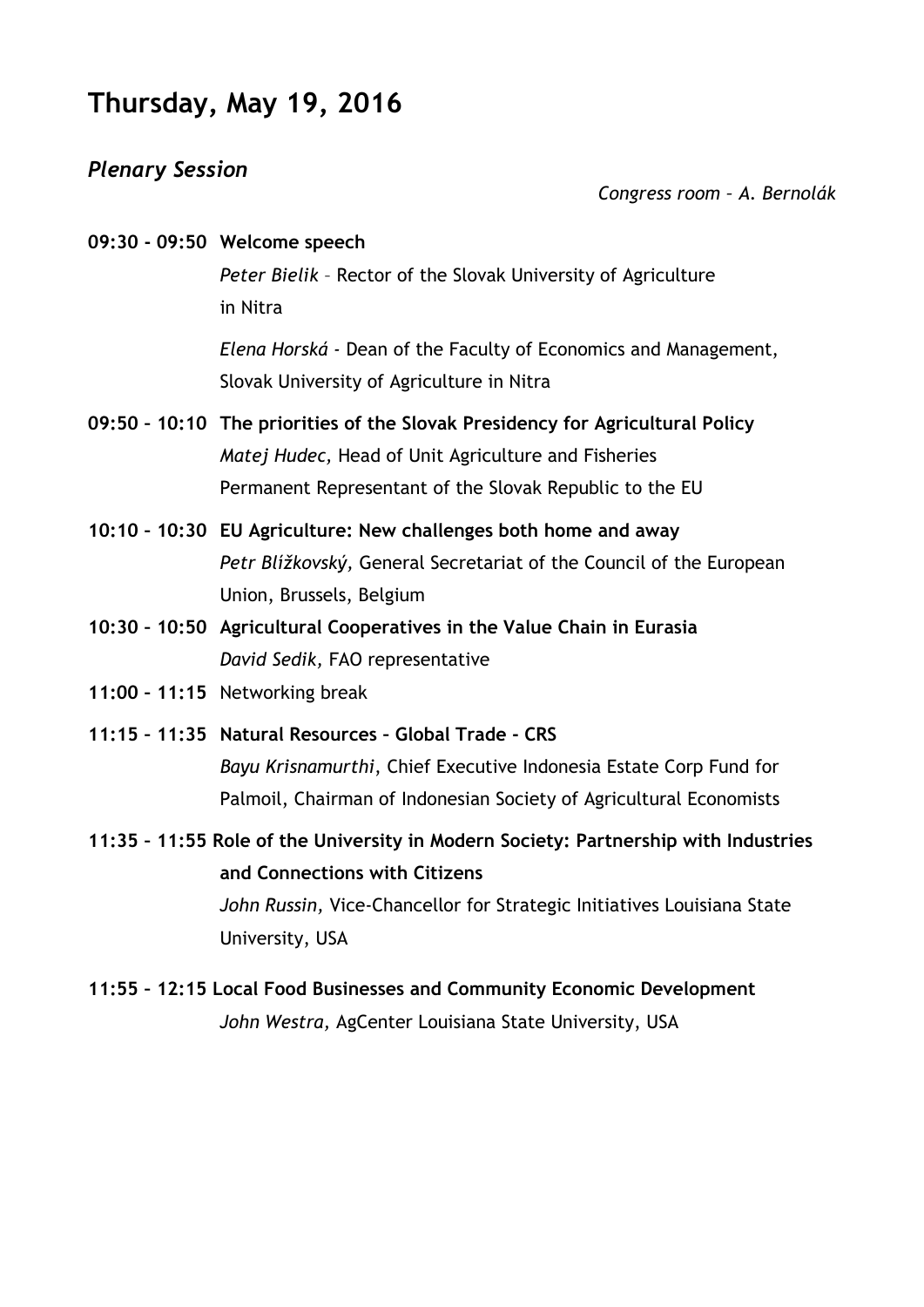# **Štvrtok, 19. máj 2016**

## *Plenárne zasadnutie*

#### *Kongresová miestnosť – Internát A. Bernoláka*

|                         | 09:30 - 09:50 Otvorenie konferencie                                                    |  |
|-------------------------|----------------------------------------------------------------------------------------|--|
|                         | Peter Bielik - rektor Slovenskej poľnohospodárskej univerzity                          |  |
|                         | v Nitre                                                                                |  |
|                         | Elena Horská - dekanka Fakulty ekonomiky a manažmentu,                                 |  |
|                         | Slovenská poľnohospodárska univerzita v Nitre                                          |  |
|                         | 09:50 - 10:10 Priority slovenského predsedníctva pre poľnohospodársku politiku         |  |
|                         | Matej Hudec, Vedúci poľnohospodárskeho úseku, Stále zastúpenie SR                      |  |
|                         | pri EÚ                                                                                 |  |
|                         | 10:10 - 10:30 Poľnohospodárstvo EÚ: Nové výzvy doma a v zahraničí                      |  |
|                         | Petr Blížkovský, Generálny sekretariát Rady Európskej únie, Brusel,                    |  |
|                         | Belgicko                                                                               |  |
|                         | 10:30 - 10:50 Úlohy poľnohospodárskych družstiev v potravinovom reťazci                |  |
|                         | v Euroázii                                                                             |  |
|                         | David Sedik, zástupca FAO                                                              |  |
| 11:00 - 11:15 Prestávka |                                                                                        |  |
|                         | 11:15 - 11:35 Prírodné zdroje - Globálny obchod - Spoločenská zodpovednosť<br>podnikov |  |
|                         | Bayu Krisnamurthi, výkonný riaditeľ Indonesia Estate Corp Fund for                     |  |
|                         | Palmoil, predseda Indonézskeho združenia poľnohospodárskych                            |  |
|                         | ekonómov                                                                               |  |
|                         | 11:35 - 11:55 Úloha univerzity v modernej spoločnosti: Spolupráca s priemyslom         |  |

**a spájanie s občanmi**

*John Russin,* Louisiana State University, USA

**11:55 – 12:15 Podnikanie s miestnymi potravinami a hospodársky rozvoj spoločnosti** *John Westra,* AgCenter Louisiana State University, USA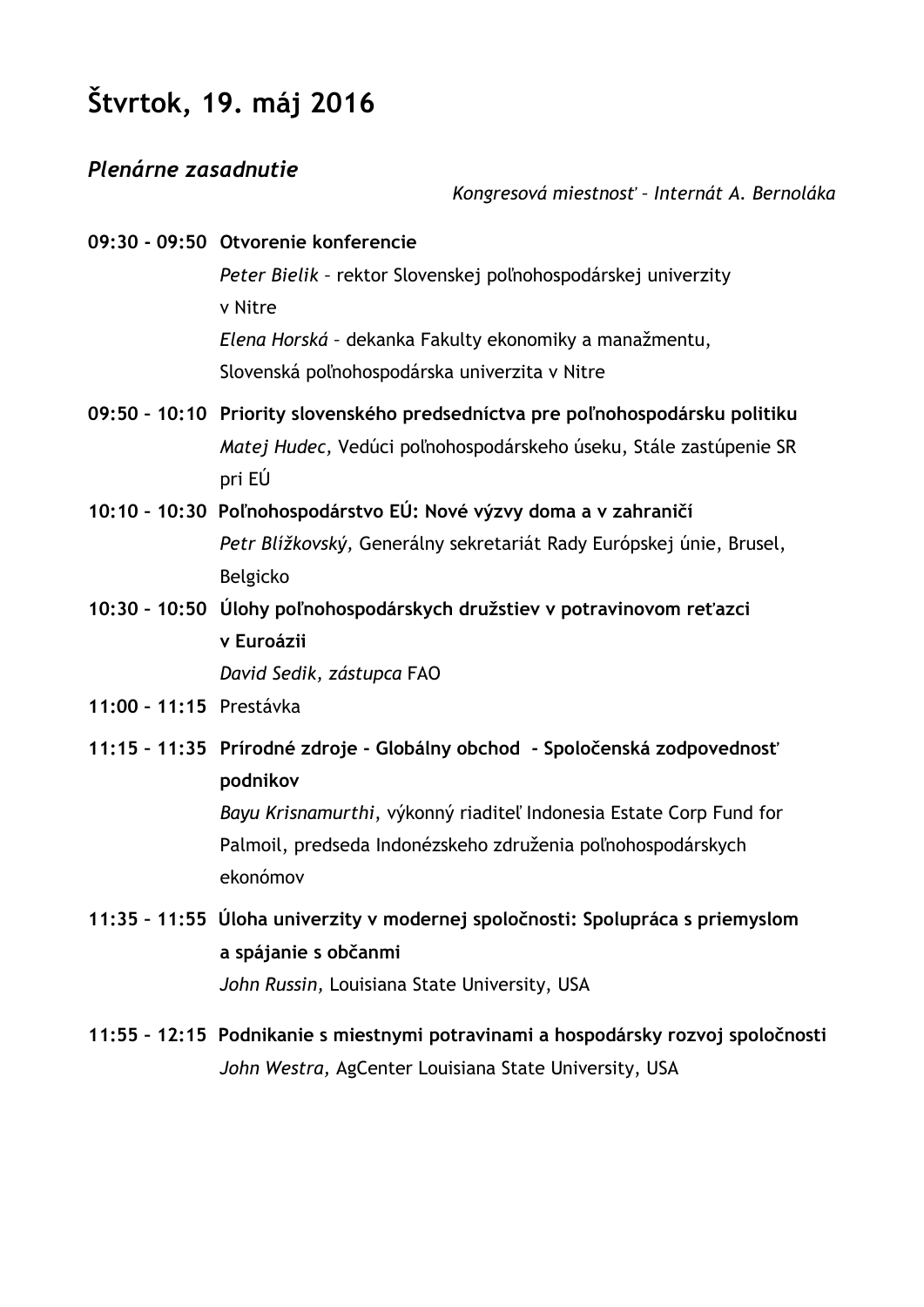| Thursday, May 19, 2016                                                                                                                                                 |  |  |
|------------------------------------------------------------------------------------------------------------------------------------------------------------------------|--|--|
| 14:00 - 16:30 Conference Sessions                                                                                                                                      |  |  |
| 18:30 - 24:00 Social Evening                                                                                                                                           |  |  |
| <b>Friday, May 20, 2016</b>                                                                                                                                            |  |  |
| 09:00 - 12:15 Conference Sessions                                                                                                                                      |  |  |
| Session 1                                                                                                                                                              |  |  |
| Food Security, Trade and Agricultural Policy                                                                                                                           |  |  |
| Meeting room at Department of Management $(2^{nd}$ floor)                                                                                                              |  |  |
| Session 2                                                                                                                                                              |  |  |
| Bioeconomy, Resource Management and Sustainable Development                                                                                                            |  |  |
| Room AS 32 $(3rd$ floor)                                                                                                                                               |  |  |
| Session 3                                                                                                                                                              |  |  |
| The Agri-Food Value Chain Analysis: Economics, Management and Logistics                                                                                                |  |  |
| Meeting room at Department of Management $(2^{nd}$ floor)                                                                                                              |  |  |
| Session 4                                                                                                                                                              |  |  |
| <b>Entrepreneurship and Corporate Social Responsibility</b>                                                                                                            |  |  |
| Room AS 24 $(2^{nd}$ floor)                                                                                                                                            |  |  |
| <b>Session 5</b>                                                                                                                                                       |  |  |
| <b>Finance and Current Issues</b>                                                                                                                                      |  |  |
| Room AS 23 $(2^{nd}$ floor)                                                                                                                                            |  |  |
| Session 6                                                                                                                                                              |  |  |
| <b>Accounting and Information Systems</b>                                                                                                                              |  |  |
| Room AS 23 $(2^{nd}$ floor)                                                                                                                                            |  |  |
| Session 7                                                                                                                                                              |  |  |
| New Dimensions in Rural Development and Sustainable Agriculture - in cooperation<br>with the Slovak Sociological Society's Section on Rural and Agricultural Sociology |  |  |

*Room AS 12 (1 st floor)*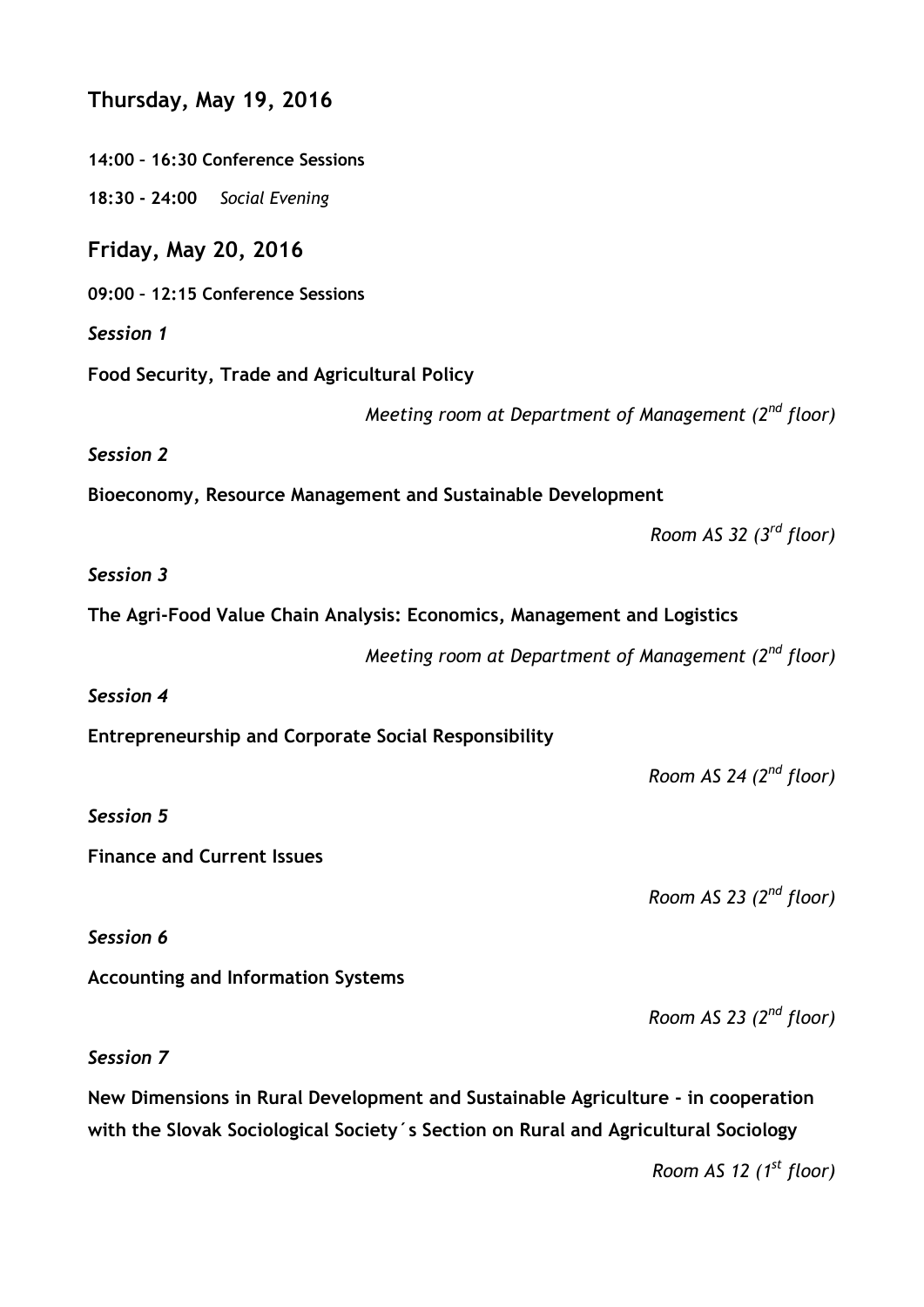#### *Session 8*

**Agricultural University Education, Quality Assurance and Humanity Studies – organized session by the PACAgro tempus project**

*Room AS 31 (3 rd floor)*

#### *Session 9*

**Information and Communication Technologies – Network and Information Technologies**

*Room S (ground floor)*

#### *Session 10*

**Food Marketing and Consumer Studies - organized session within FOODCOST**  international workshop "Bridging traditions with novelties"

*Room AS 36 (3 rd floor)*

#### *Session 11*

**Market Research, New Technologies and Interdisciplinary Approaches - organized**  session within FOODCOST international workshop "Bridging traditions with novelties"

*Room AS 36 (3 rd floor)*

#### *Session 12*

**Agricultural Markets and Institutions – Organised Session by the Association of Agricultural Economists in Slovakia - AAES**

*Room AS 11 (1 st floor)*

#### *Session 13*

**Doctoral Session "Young science" - JCI**

*Room AS 21 (2 nd floor)*

#### *Session 14*

**The efficiency of agriculture in context of sustainable development, social and environmental system of management - The society of agricultural experts at SUA in Nitra - SAE**

*Room AS 33 (3 rd floor)*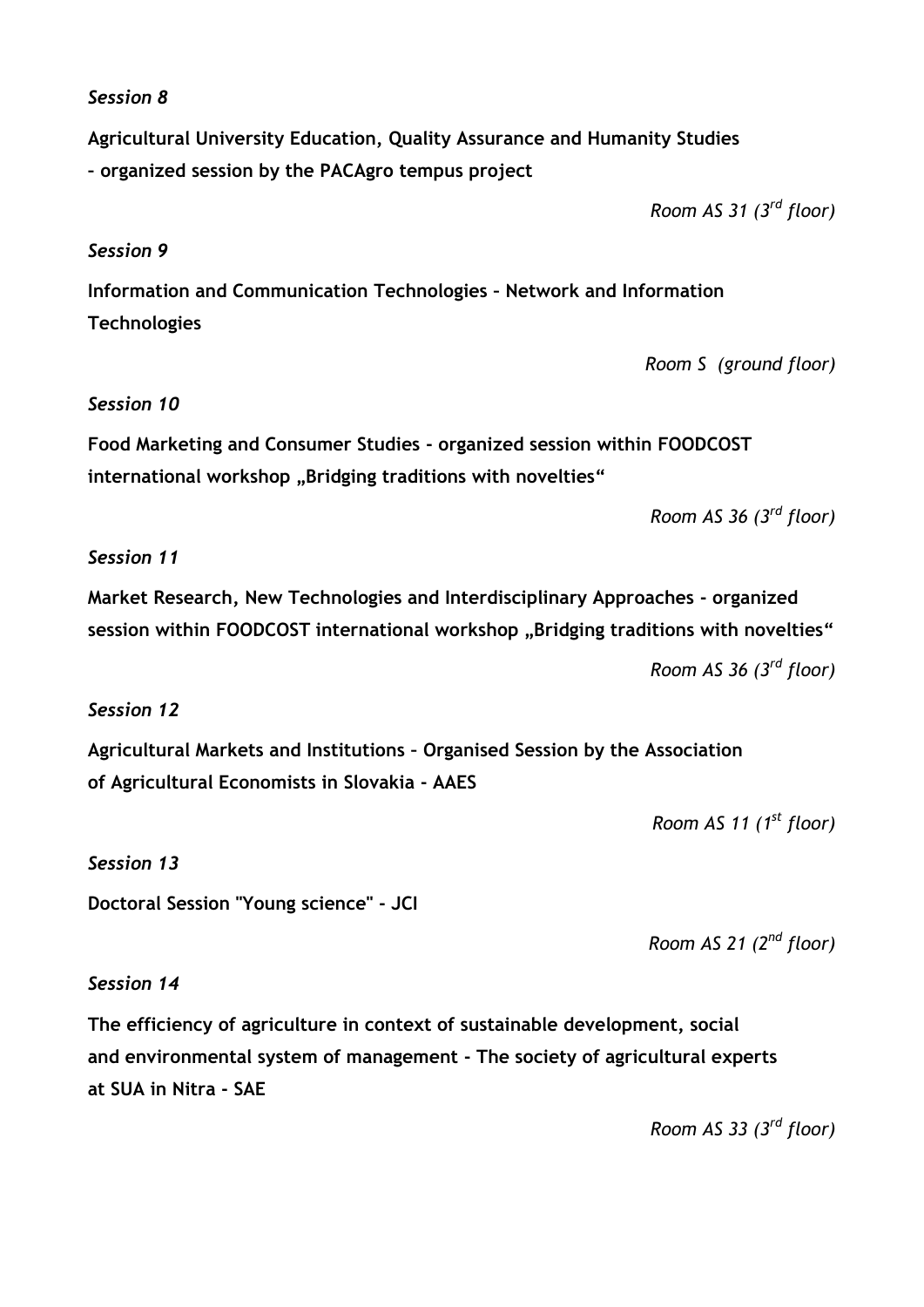| Štvrtok, 19. máj, 2016                                                                                                                                                             |                                             |
|------------------------------------------------------------------------------------------------------------------------------------------------------------------------------------|---------------------------------------------|
| 14:00 - 16:30 Rokovanie v sekciách                                                                                                                                                 |                                             |
| 18:30 - 24:00 Spoločenský večer                                                                                                                                                    |                                             |
| Piatok, 20. máj, 2016                                                                                                                                                              |                                             |
| 09:00 - 12:15 Rokovanie v sekciách                                                                                                                                                 |                                             |
| Sekcia 1                                                                                                                                                                           |                                             |
| Bezpečnosť potravín, obchod a poľnohospodárska politika                                                                                                                            |                                             |
|                                                                                                                                                                                    | Zasadačka Katedry manažmentu (2. poschodie) |
| Sekcia 2                                                                                                                                                                           |                                             |
| Bioekonomika, manažment zdrojov a udržateľný rozvoj                                                                                                                                |                                             |
|                                                                                                                                                                                    | Miestnosť AS 32 (3. poschodie)              |
| Sekcia 3                                                                                                                                                                           |                                             |
| Analýza hodnotového reťazca potravinárstva: Ekonomika, manažment a logistika                                                                                                       |                                             |
|                                                                                                                                                                                    | Zasadačka Katedry manažmentu (2. poschodie) |
| Sekcia 4                                                                                                                                                                           |                                             |
| Podnikanie a spoločenská zodpovednosť podnikov                                                                                                                                     |                                             |
|                                                                                                                                                                                    | Miestnosť AS 24 (2. poschodie)              |
| Sekcia 5                                                                                                                                                                           |                                             |
| Financie a aktuálne problémy                                                                                                                                                       |                                             |
|                                                                                                                                                                                    | Miestnosť AS 23 (2. poschodie)              |
| Sekcia 6                                                                                                                                                                           |                                             |
| Účtovníctvo a informačné systémy                                                                                                                                                   |                                             |
|                                                                                                                                                                                    | Miestnosť AS 23 (2. poschodie)              |
| Sekcia 7                                                                                                                                                                           |                                             |
| Nové prístupy rurálneho rozvoja a udržateľné poľnohospodárstvo - v spolupráci<br>so Sekciou sociológie vidieka a poľnohospodárstva Slovenskej sociologickej<br>spoločnosti pri SAV |                                             |

*Miestnosť AS 12 (1. poschodie)*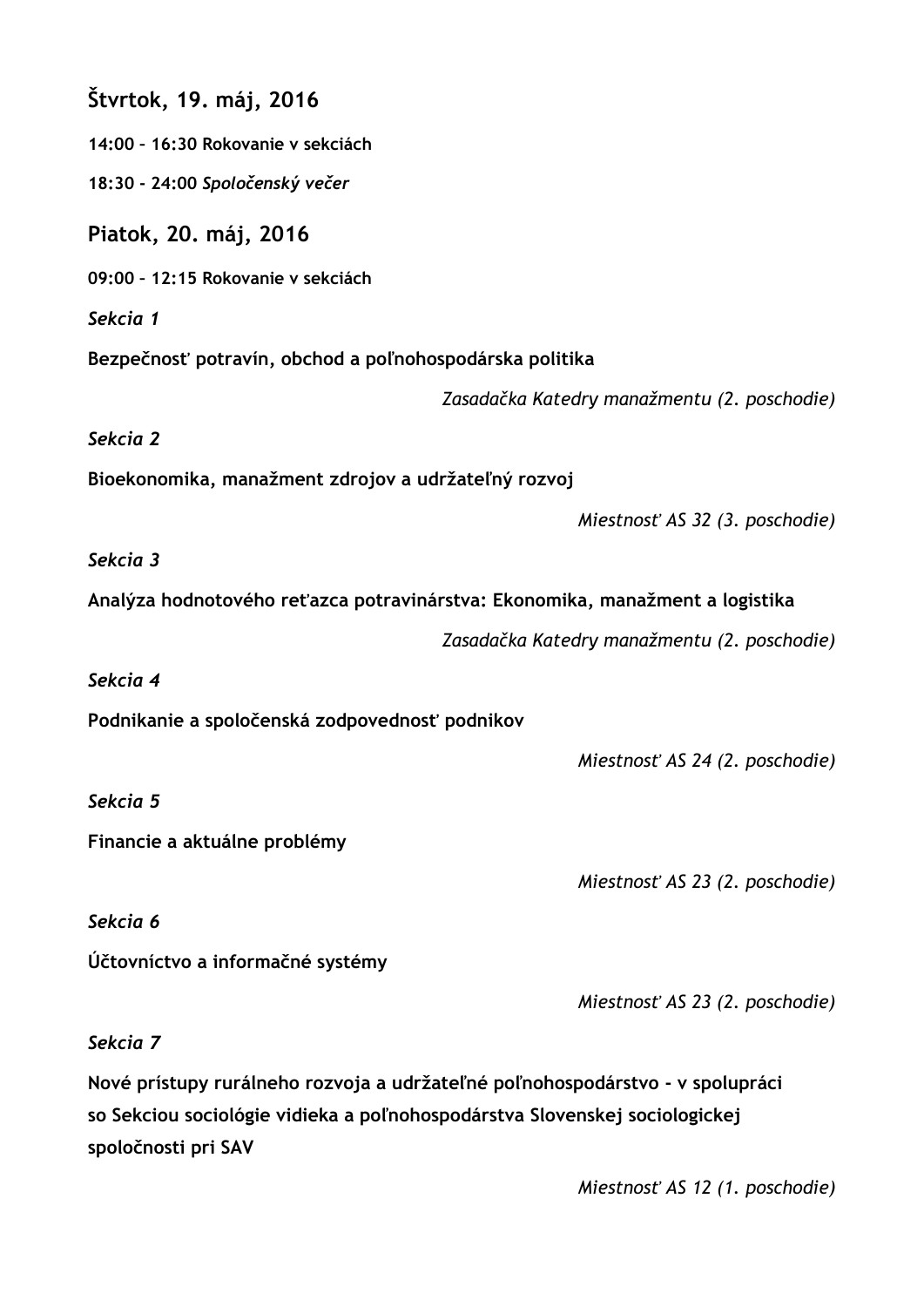#### *Sekcia 8*

**Vzdelávanie na poľnohospodárskej univerzite, zabezpečenie kvality a humanitné vedy – sekcia organizovaná v rámci projektu PACAgro**

*Miestnosť AS 31 (3. poschodie)*

#### *Sekcia 9*

**Informačné a komunikačné technológie – Sieťové a informačné technológie**

*Miestnosť S (prízemie FEM)*

## *Sekcia 10*

**Marketing potravín a spotrebiteľské správanie – sekcia organizovaná v rámci medzinárodného workshopu Potravinové vedy a spotrebiteľské štúdie: Spájanie tradícií s inováciami**

*Miestnosť AS 36 (3. poschodie)*

## *Sekcia 11*

**Prieskum trhu, nové technológie a interdisciplinárne prístupy - sekcia organizovaná v rámci medzinárodného workshopu Potravinové vedy a spotrebiteľské štúdie: Spájanie tradícií s inováciami**

*Miestnosť AS 36 (3. poschodie)*

#### *Sekcia 12*

**Poľnohospodárske trhy a inštitúcie – Sekcia organizovaná Asociáciou poľnohospodárskych ekonómov na Slovensku - APES**

*Miestnosť AS 11 (1. poschodie)*

#### *Sekcia 13*

**Sekcia doktorandov "Mladá veda" - JCI**

*Miestnosť AS 21 (2. poschodie)*

#### *Sekcia 14*

**Efektívnosť poľnohospodárstva v súradniciach udržateľného rozvoja a sociálneho a ekologického systému hospodárenia - Klub poľnohospodárskych odborníkov pri SPU**

*Miestnosť AS 33 (3. poschodie)*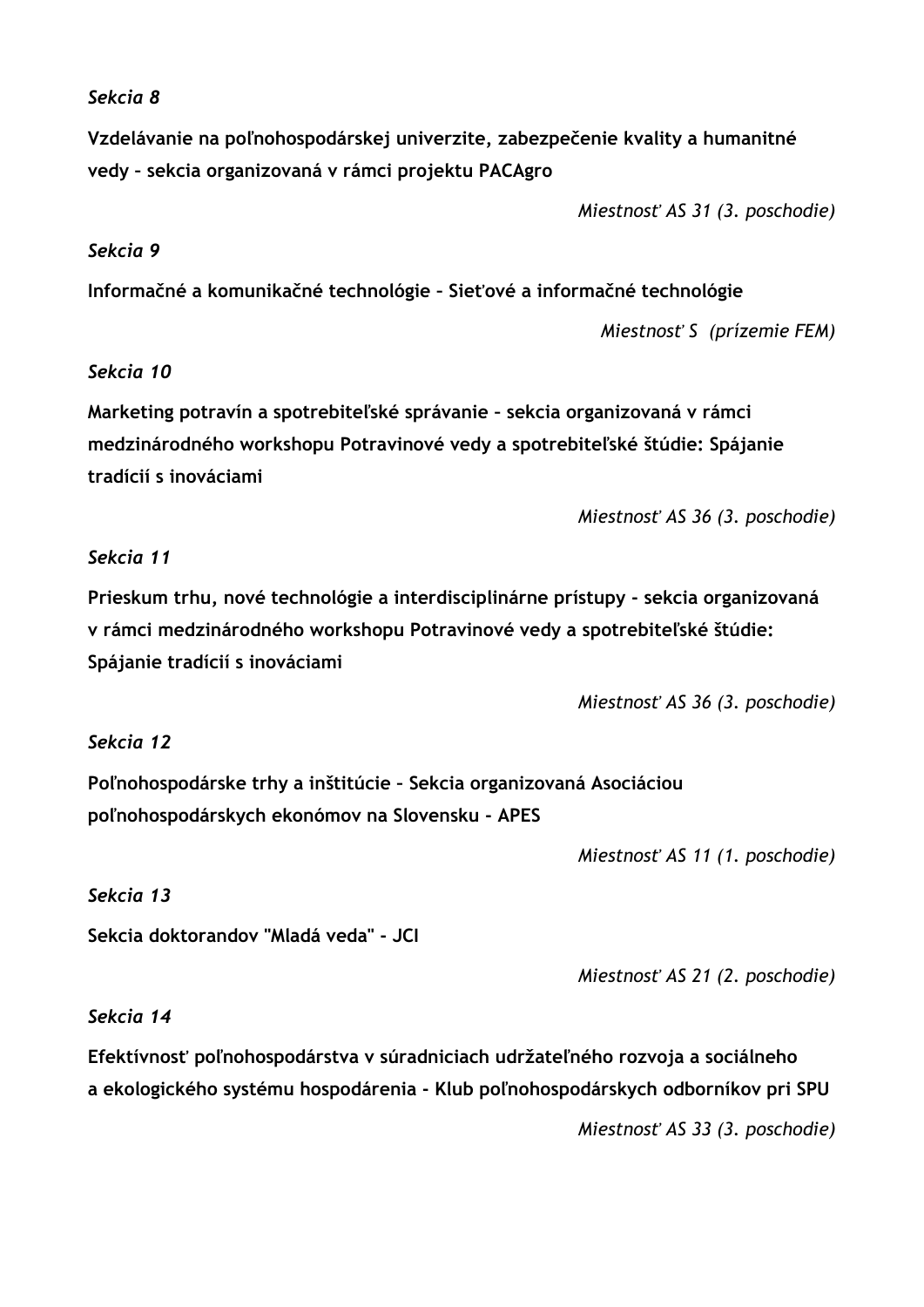**Food Security, Trade and Agricultural Policy** 

**Bezpečnosť potravín, obchod a poľnohospodárska politika**

# **1 3**

**The Agri-Food Value Chain Analysis: Economics, Management and Logistics**

**Analýza hodnotového reťazca potravinárstva: Ekonomika, manažment a logistika**

*Meeting room at Department of Management (2nd floor)/Zasadačka Katedry manažmentu (2. poschodie)*

*Track chairs: Mária Kadlečíková, Ľuboš Smutka, Jakub Piecuch*

**Speakers/rečníci:**

#### *Thursday/Štvrtok 14:00 – 14:10* **Nikola Trendov, Kehinde Olagunju, Mile Pesevski**

Are agricultural subsidies causing more harm than good? Evidence from agricultural sector of the Republic of Macedonia

## *Thursday/Štvrtok 14:10 – 14:20*

## **Luboš Smutka, Patrik Rovný, Mária Hambálková**

Foreign trade with agricultural products in the Slovak Republic

*Thursday/Štvrtok 14:20 – 14:30* **Gulnur Yegizbayeva** Cooperation of small farms in agriculture complex of the Republic of Kazakhstan

## *Thursday/Štvrtok 14:30 – 14:40*

**Mária Urbánová**  The impact of Slovak entry into the EU on the selected indicators of wheat production in production areas

*Thursday/Štvrtok 14:50 – 15:00* **Silvia Jacková, Mária Kadlečíková, Jozef Košuda, Zuzana Juríčková**  The state of rural women and their role at the achievement of food safety

## *Thursday/Štvrtok 15:00 – 15:10*

**Davit Babayan, Maria Kadlečíková** Principal-agent model in agricultural based projects in the Republic of Armenia (the problem statement)

*Thursday/Štvrtok 15:10 – 15:20* **Zuzana Kapsdorferová, Olga Sviridova** Impact of sanctions on agricultural policy in European Union and Russia

*Thursday/Štvrtok 15:20 – 15:30 – Discussion/Diskusia*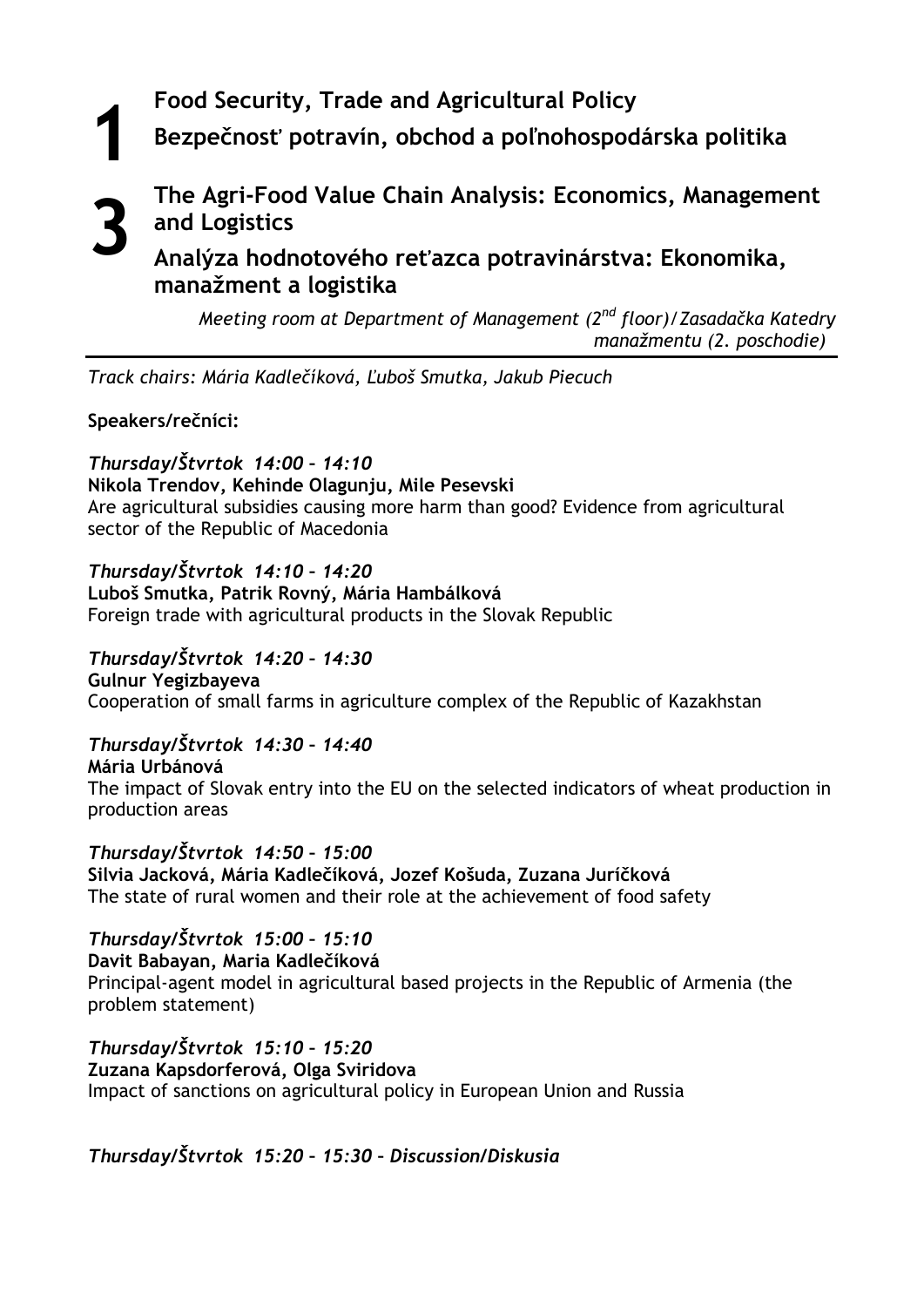*Thursday/Štvrtok 15:30 – 15:40 – Networking break/Prestávka*

*Thursday/Štvrtok 15:40 – 15:50* **Mária Šajbidorová, Zuzana Lušňáková, Mária Dobišová** Management of human resources in agricultural sector enterprises

*Thursday/Štvrtok 15:50 – 16:00* **Małgorzata Pink, Joanna Ligenzowska** The problems of winemaking in Poland: a case study of winemakers on the Małopolska Wine Route

*Thursday/Štvrtok 16:00 – 16:10* **Jakub Piecuch, Michal Niewiadomski** The process of structural changes in Iberian Peninsula agriculture

*Thursday/Štvrtok 16:10 – 16:20* **Daniela Hupková** Estimating interaction between income and expenditures for food and non-alcoholic beverages in Slovakia

*Thursday/Štvrtok 16:20 – 16:30* **Jana Ladvenicová, Silvia Miklovičová** Application of net present value by the land purchase

*Thursday/Štvrtok 16:30 – 16:40* **Iveta Zentková, Elena Hošková** The influence of the decrease of value added tax

*Thursday/Štvrtok 16:40 – 16:50* **Mária Dobišová, Zuzana Lušňáková, Mária Šajbidorová** K vybraným otázkam v podnikaní malých a stredných podnikov v SR

*Thursday/Štvrtok 16:50 – 17:00 – Discussion and closing of the conference /Diskusia a záver konferencie*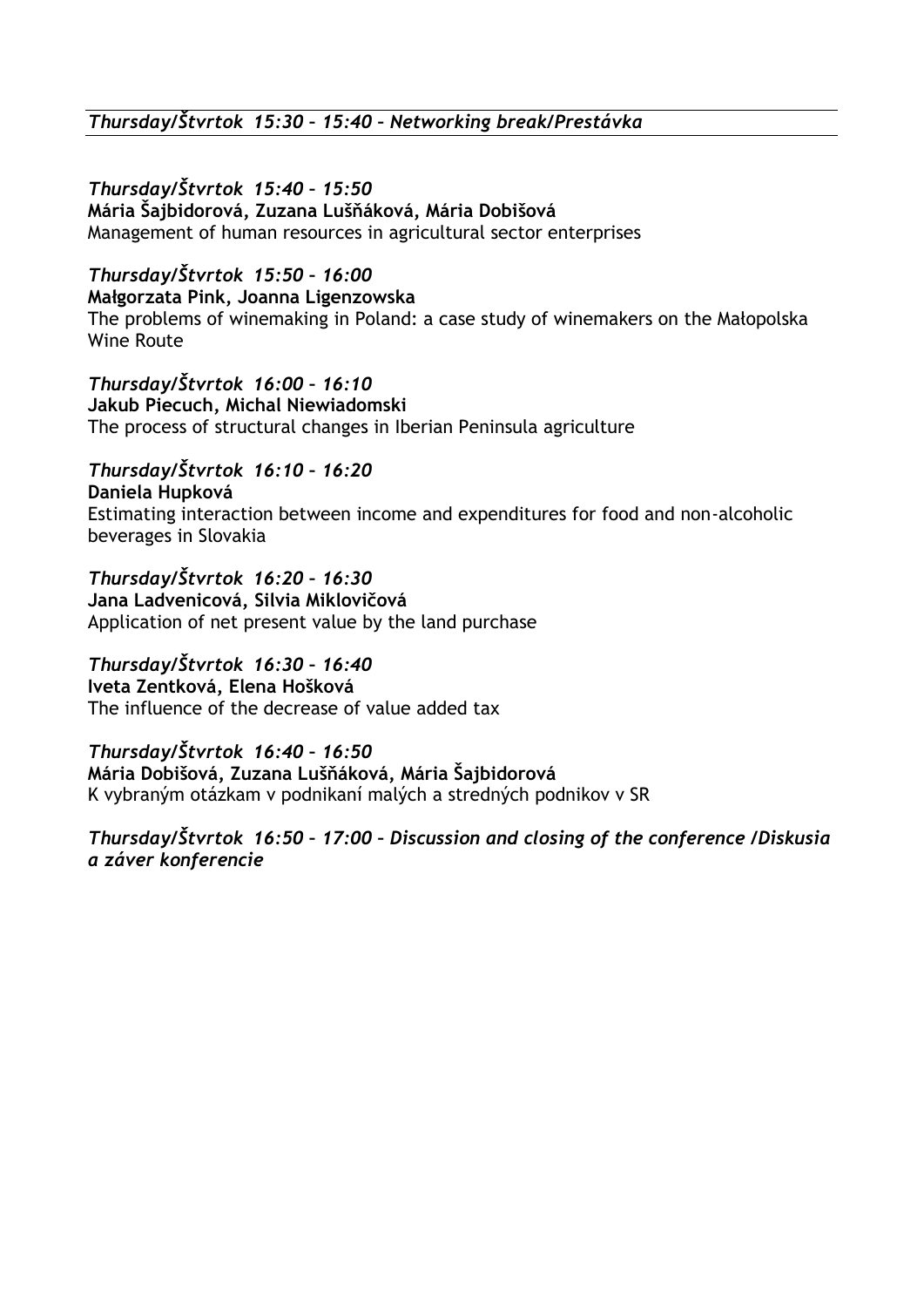## **Bioeconomy, Resource Management and Sustainable Development Bioekonomika, manažment zdrojov a udržateľný rozvoj 2**

*Room AS 32 (3 rd floor) Miestnosť AS 32 (3. poschodie)*

*Track chairs: György Katalin, Natália Turčeková, Zuzana Lajdová*

**Speakers/rečníci:**

## *Thursday/Štvrtok 14:00 – 14:10*

**Zuzana Bajusová, Lucia Svoradová, Dušan Dobák, Peter Bajus** Evaluation of the impact of labour costs development on grapevine production in the Slovak Republic through algorithms

*Thursday/Štvrtok 14:10 – 14:20* **Jaroslav Kapusta, Zuzana Lajdová** Price linkages between biodiesel and vegetable oils

*Thursday/Štvrtok 14:20 – 14:30* **Róbert Magda** Future possible uses of renewable energy in the V4 countries

*Thursday/Štvrtok 14:30 – 14:40* **Rishat Anatoljvich Migunov** The sustainability of economic growth in agriculture of Russia as a result of incompleteness of institutional changes

*Thursday/Štvrtok 14:40 – 14:50* **Monika Michaličková, Zuzana Krupová, Emil Krupa, Ludmila Zavadilová**  Economic weights as a tool for sustainable livestock farming

*Thursday/Štvrtok 14:50 – 15:00* **Jozef Palkovič, Martina Fusková** Food security in the European countries

*Thursday/Štvrtok 15:00 – 15:10* **Khabibullo Pirmatov, Alim Pulatov, Elena Horská** Comparative analysis of conventional and conservation agriculture

*Thursday/Štvrtok 15:10 – 15:20* **Kubilay Ucar, Sait Engindeniz** Economic aspects of fresh apricot production in Turkey

*Thursday/Štvrtok 15:20 – 15:30 – Discussion/Diskusia*

## *Thursday/Štvrtok 15:30 – 15:40 – Networking break/Prestávka*

*Thursday/Štvrtok 15:40 – 15:50* **N. I. Dunchenko, S. V. Denisov** Butter safety in terms of traceability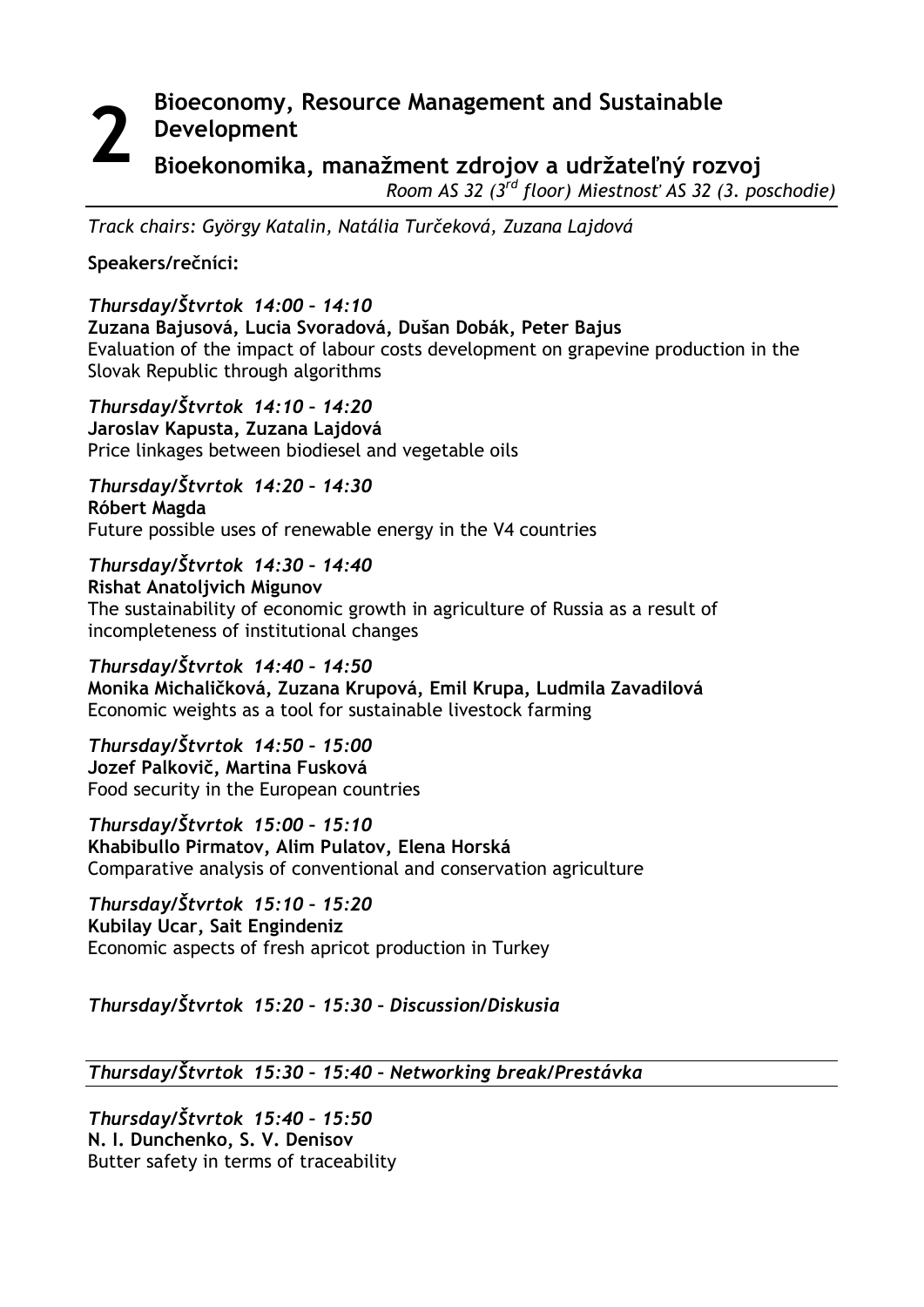*Thursday/Štvrtok 15:50 – 16:00* **Roman Récky, Jarmila Horváthová** Selected problems of sugar beet growing in Slovakia

*Thursday/Štvrtok 16:00 – 16:10 Nadezhda Akkanina, Maria Romanyuk Bio-based economy – economy of a new technological order*

*Thursday/Štvrtok 16:10 – 16:20* **Izabela Adamičková, Renáta Benda Prokeinová**  Ekonomika ovocinárstva v kontexte udržateľnosti poľnohospodárstva

*Thursday/Štvrtok 16:20 – 16:30* **Viktor Porhajaš, Ľubomír Gurčík, Izabela Adamičková**  Ekonomické zhodnotenie vybraných druhov liečivých rastlín

*Thursday/Štvrtok 16:30 – 16:40 – Discussion and closing of the conference /Diskusia a záver konferencie*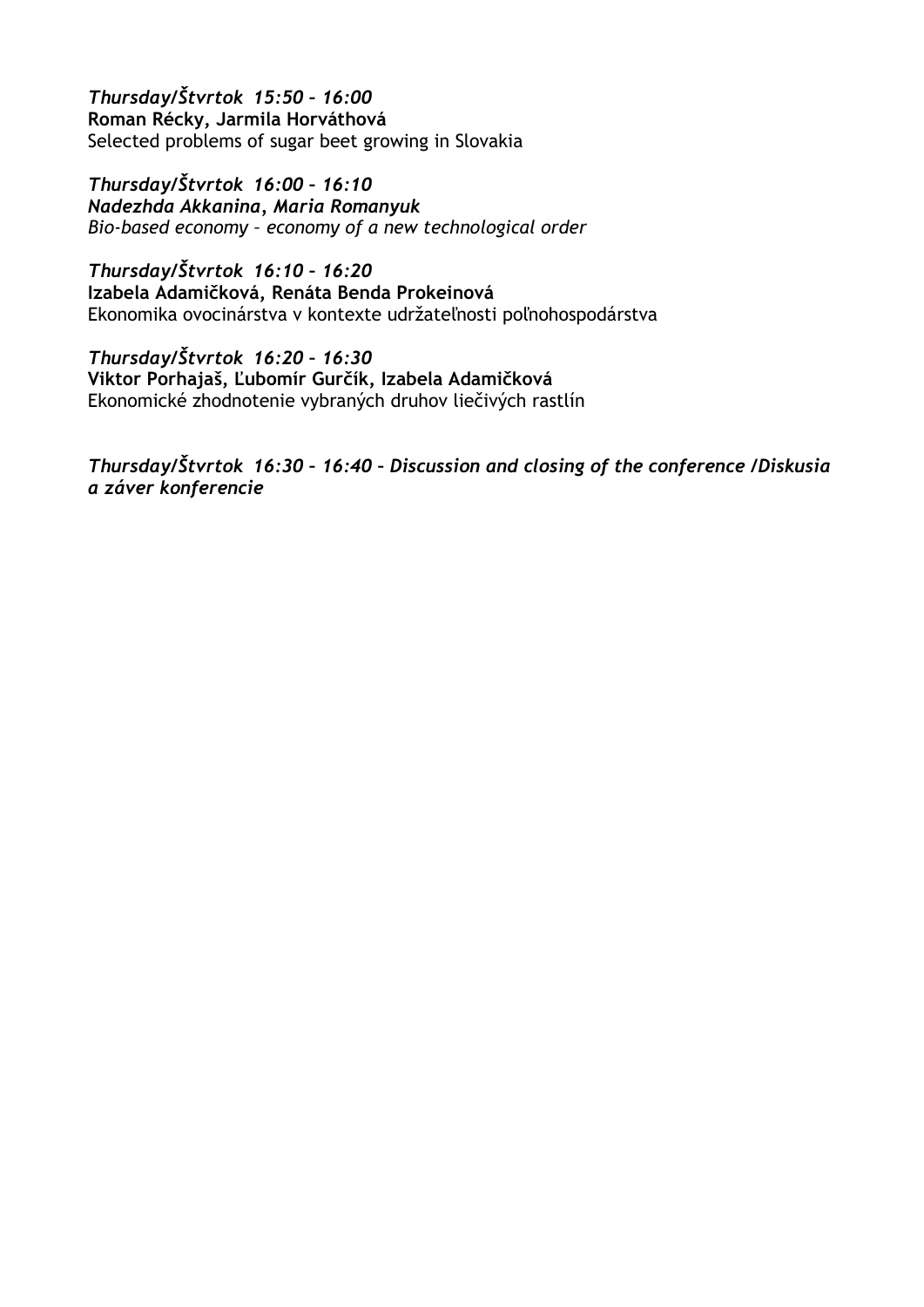#### **Entrepreneurship and Corporate Social Responsibility Podnikanie a spoločenská zodpovednosť podnikov** *Room AS 24 (2 nd floor)/Miestnosť AS 24 (2. poschodie)* **4**

*Track chairs: Ajay Kumar Singh, Iveta Ubrežiová*

## **Speakers/rečníci:**

## *Thursday/Štvrtok 14:00 – 14:10*

**Anna Cierniak-Emerych, Szymon Dziuba, Kamil Zięba** Social responsibility of manufacturers of crystal glass in the context of ensuring food safety. Case study

*Thursday/Štvrtok 14:10 – 14:20* **N.Y. Podolchak, G.R. Kovalchuk, Y.О. Blynda** Evaluation management conflicts as an economic security approach

## *Thursday/Štvrtok 14:20 – 14:30*

**Oksana Perkhach, Oksana Khymych** Improvement of regulation system and strategic planning of investment operations at meso level

*Thursday/Štvrtok 14:30 – 14:40* **Milan Džupina, Zuzana Džupinová** Peculiarities of corporate social responsibility in veterinary pharmacy

## *Thursday/Štvrtok 14:40 – 14:50*

**Erika Sujová, Helena Čierna** Parallels between corporate social responsibility and safety culture

## *Thursday/Štvrtok 14:50 – 15:00*

## **Iveta Ubrežiová, Kamila Moravčíková, Jana Kozáková**

Corporate social responsibility as an aspect of business ethics in selected Slovak companies

*Thursday/Štvrtok 15:00 – 15:10*

**Helena Čierna, Erika Sujová, Miroslava Ťavodová** Application of the Kaizen philosophy – a road to a learner business

## *Thursday/Štvrtok 15:10 – 15:20*

**Jana Kozáková, Mária Urbánová**

Vybrané ukazovatele poľnohospodárskej produkcie na Slovensku za oblasti NUTS II

## *Thursday/Štvrtok 15:20 – 15:30 – Discussion/Diskusia*

*Thursday/Štvrtok 15:30 – 15:40 – Networking break/Prestávka*

*Thursday/Štvrtok 15:40 – 16:00 – Discussion and closing of the conference /Diskusia a záver konferencie*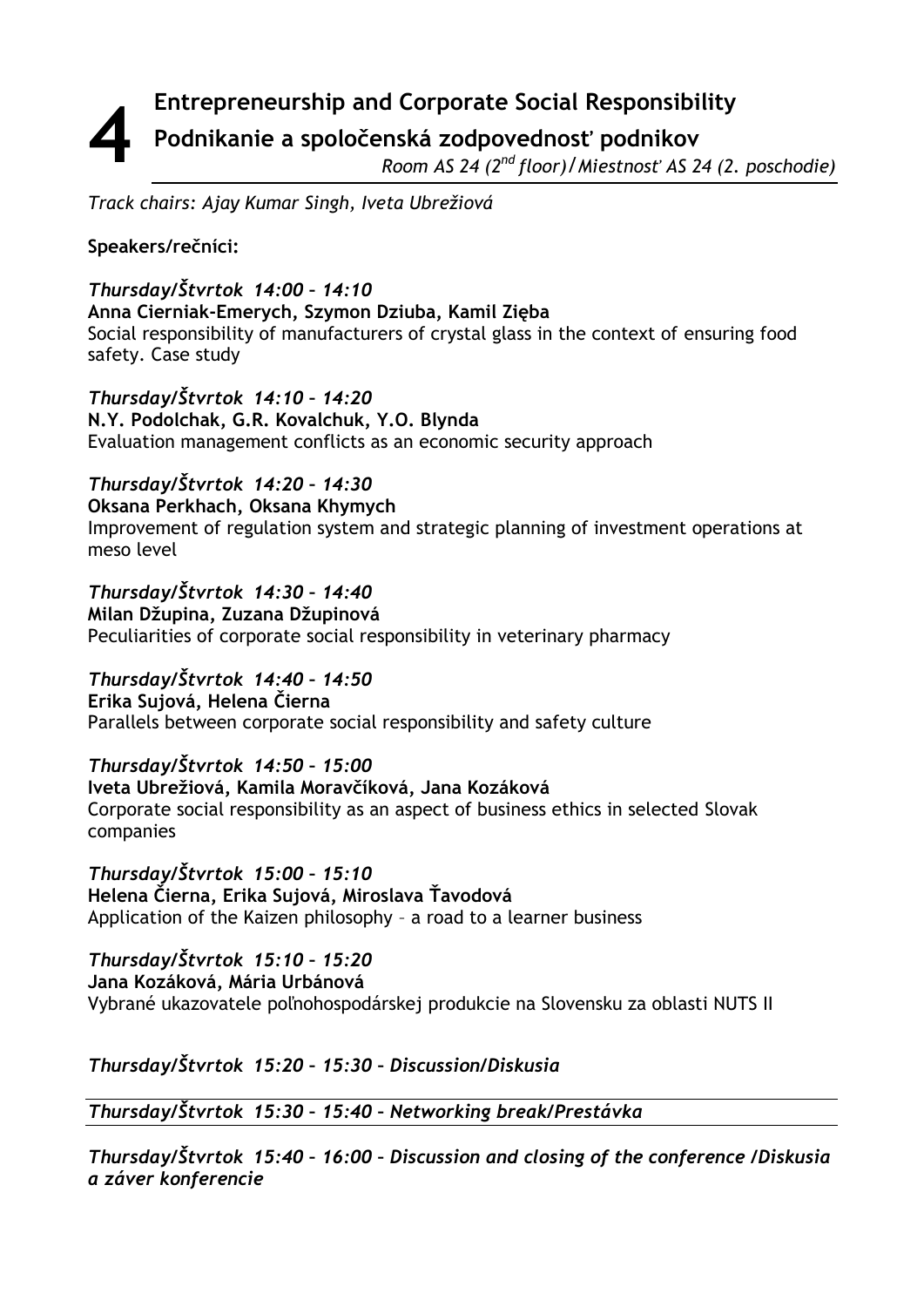**5**

**Finance and Current Issues**

**Financie a aktuálne problémy**

**Accounting and Information Systems**

**6**

**Účtovníctvo a informačné systémy**

*Room AS 23 (2 nd floor)/Miestnosť AS 23 (2. poschodie)*

*Track chairs: Miroslav Plevný, Jonas Caplikas, Renáta Krajčírová, Olena Oliynyk*

## **Speakers/rečnící:**

## *Thursday/Štvrtok 14:00 – 14:10*

**Ľubomír Gurčík, Ľudmila Dobošová, Martin Richter, Ľubica Kubicová, Dušan Dobák**  Controlling as a management system of milk production and consumption in Slovakia and the Czech Republic

*Thursday/Štvrtok 14:10 – 14:20* **Sven Hansen** Financing large-scale wind parks through the cooperative financial sector

*Thursday/Štvrtok 14:20 – 14:30* **Astrida Miceikienė, Laura Girdžiūtė** Farmers' economic viability assessment in the context of taxation and support

*Thursday/Štvrtok 14:30 – 14:40* **Olena Oliynyk** Financial system and agricultural growth in Ukraine

*Thursday/Štvrtok 14:40 – 14:50* **Peter Serenčéš, Zuzana Čierna, Andrea Piterková** The development of value added and net income of farms in Slovakia

# *Thursday/Štvrtok 14:50 – 15:00*

**Monika Szafrańska, Renata Matysik-Pejas** The role of cooperative banks in increasing the banking penetration ratio of rural areas in Poland

*Thursday/Štvrtok 15:00 – 15:10* **Jozef Bojňanský, Marián Tóth** Dopad existencie družstevných podielnických listov na štruktúru finančných zdrojov poľnohospodárskych družstiev na Slovensku

*Thursday/Štvrtok 15:10 – 15:20* **Marián Kočner, Ingrid Šabíková, Igor Turuk** Vplyv regulácie finančného trhu na rozhodovanie sa ekonomických subjektov

## *Thursday/Štvrtok 15:20 – 15:30 – Discussion/Diskusia*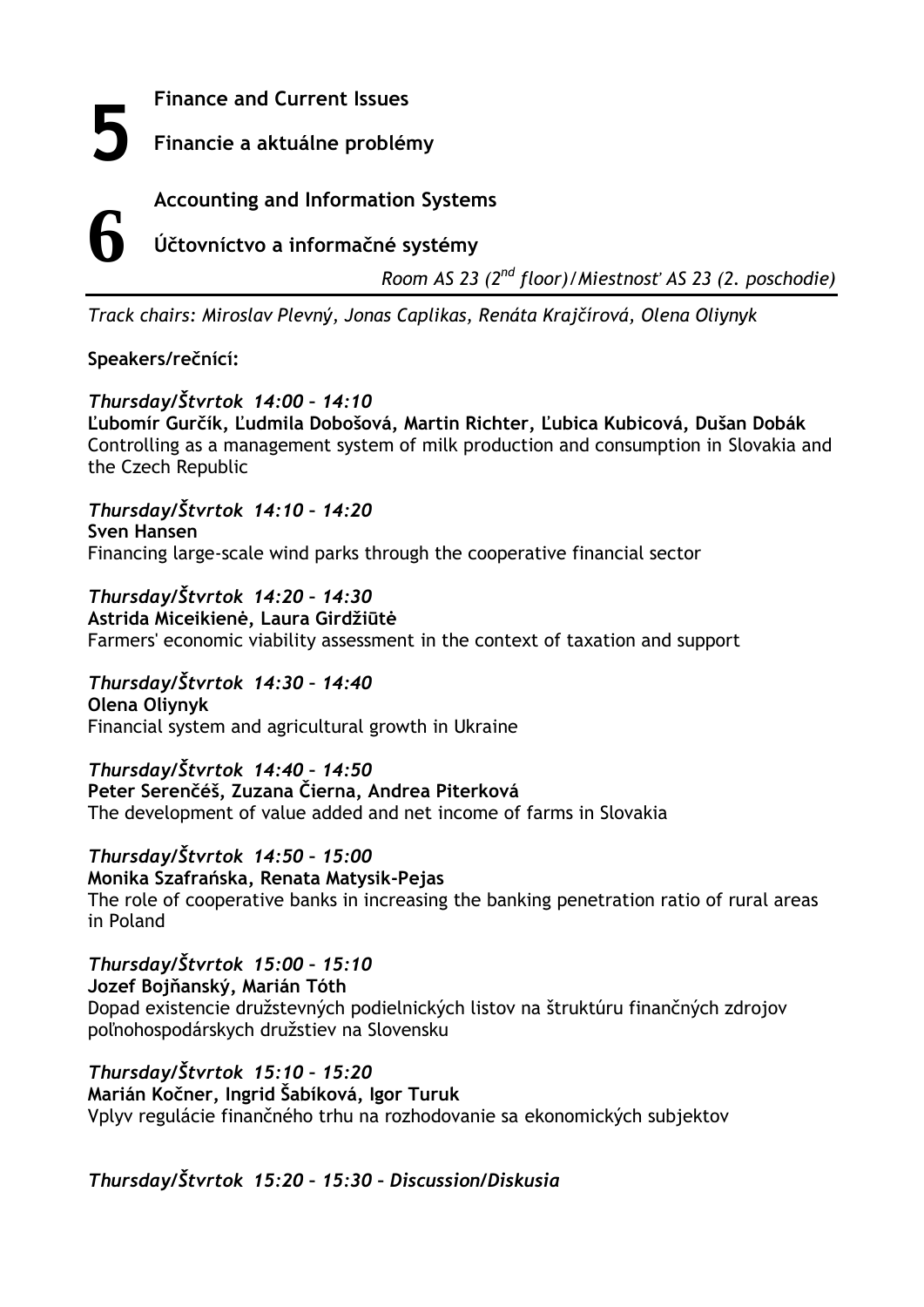*Thursday/Štvrtok 15:40 – 15:50* **Renáta Krajčírová, Alexandra Ferenczi Vaňová** Some amended provisions of the Slovak income tax act

*Thursday/Štvrtok 15:50 – 16:00* **Anna Látečková, Zuzana Bigasová, Linas Stabingis** Accounting information systems in business management

## *Thursday/Štvrtok 16:00 – 16:10*

**Iris Šimíková**  Cash accounting information system before and after the amendment to the Act on Accounting as of 2016

*Thursday/Štvrtok 16:10 – 16:20* **Emília Škorecová, Petra Ďurkáčová** Environmentally oriented accounting and issues of ensuring software

*Thursday/Štvrtok 16:20 – 16:30* **Ivana Váryová, Iveta Košovská** Transfer pricing of transactions between related parties in the Slovak Republic

## *Thursday/Štvrtok 16:30 – 16:40*

**Linas Stabingis, Anna Látečková** Quality assessment of accounting information systems used by small enterprises in Lithuania

*Thursday/Štvrtok 16:40 – 16:50 – Discussion and closing of the conference /Diskusia a záver konferencie*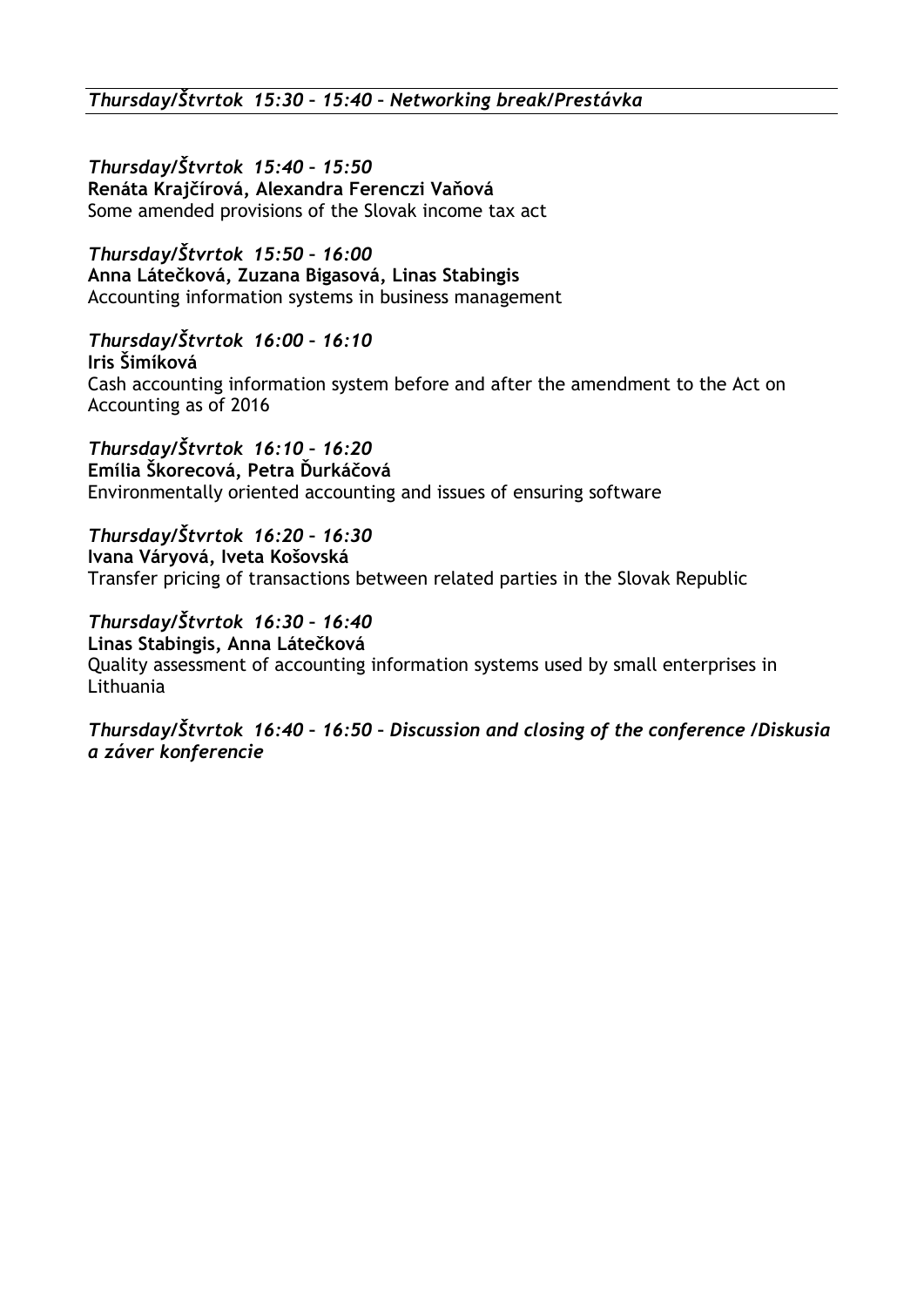**New Dimensions in Rural Development and Sustainable Agriculture 7**

**- in cooperation with the Slovak Sociological Society´s Section on Rural and Agricultural Sociology**

**Nové prístupy rurálneho rozvoja a udržateľné poľnohospodárstvo - v spolupráci so Sekciou sociológie vidieka a poľnohospodárstva Slovenskej sociologickej spoločnosti pri SAV**

*Room AS 12 (1 st floor)/Miestnosť AS 12 (1. poschodie)*

*Track chairs: Jonas Caplikas, Henrietta Nagy, Danka Moravčíková*

## **Speakers/rečníci:**

*Thursday/Štvrtok 14:00 – 14:10* **Amelita Kata Gódor, József Káposzta** Interrelations of the space usage in the regional development

*Thursday/Štvrtok 14:10 – 14:20* **Zuzana Juríčková, Mária Kadlečíková, Jozef Košuda, Silvia Jacková, Davit Babayan** The new trends of management in the agricultural enterprises

*Thursday/Štvrtok 14:20 – 14:30* **Zofia Koloszko-Chomentowska**

Managing sustainable development of agriculture – case of Poland

## *Thursday/Štvrtok 14:30 – 14:40*

**Ondřej Konečný, Kateřina Hajná, Ivo Zdráhal** A few notes on the study of short food supply chains on the example of farm boxes in the Czech Republic

## *Thursday/Štvrtok 14:40 – 14:50*

**Jozef Košuda, Józef Kania, Zuzana Kapsdorferová, Mária Kadlečíková, Davit Babayan** The state of the agricultural extension in the V4 states and its future development dimensions

*Thursday/Štvrtok 14:50 – 15:00* **Henrietta Nagy, Adrienn Nagy, József Káposzta** The role of tourism types in the context of rural development in Hungary

## *Thursday/Štvrtok 15:00 – 15:10*

**Bulcsú Remenyik, Abdullayev Abalfaz, Laszló Guth, Lajos Szabó** The role of trade marks in the field of rural tourism

## *Thursday/Štvrtok 15:10 – 15:30 – Discussion/Diskusia*

*Thursday/Štvrtok 15:30 – 15:40 – Networking break/Prestávka*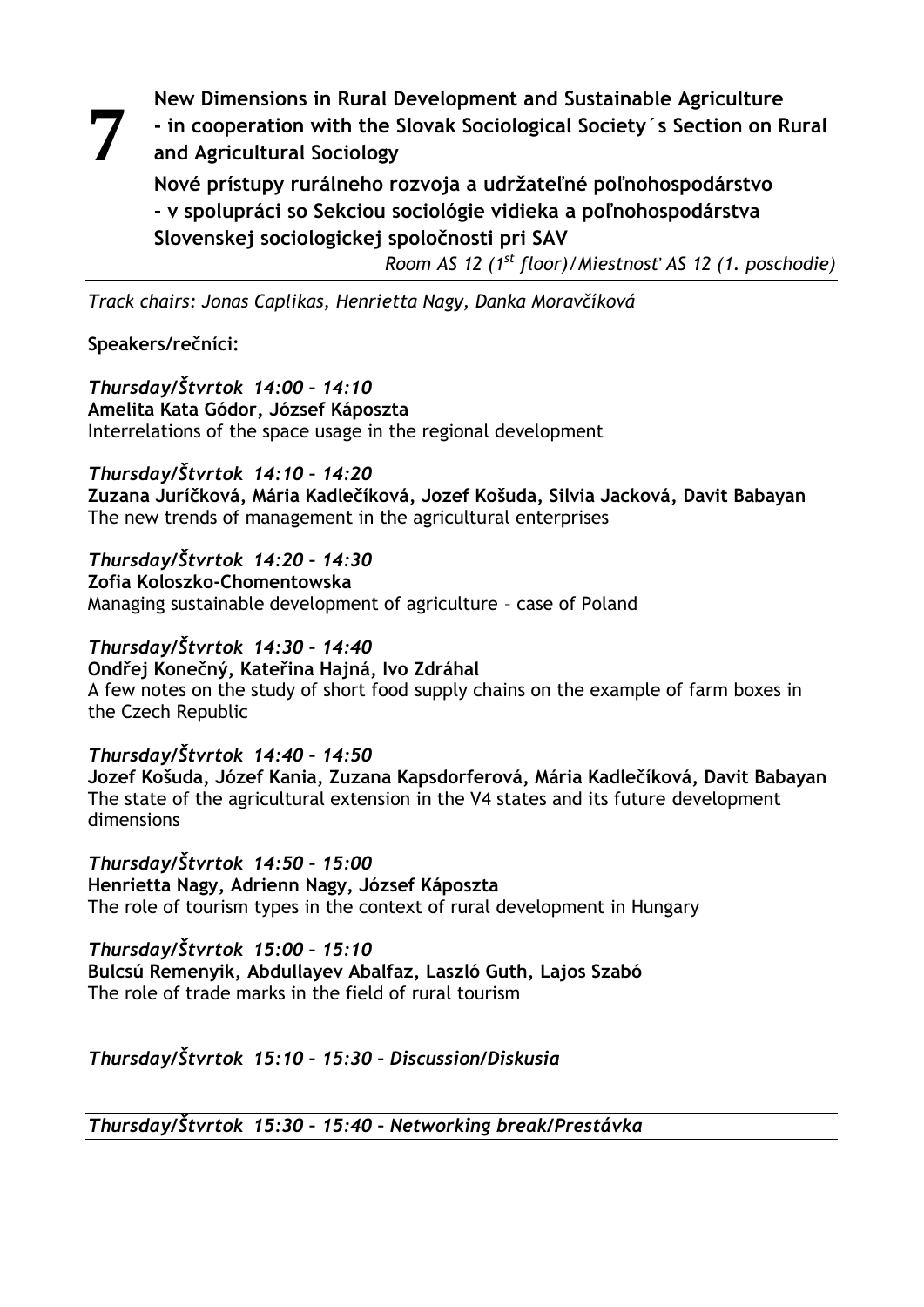*Thursday/Štvrtok 15:40 – 15:50* **Robert Romanowski, Marcin Lewicki** Rural society in placemarketing – methodological aspects

*Thursday/Štvrtok 15:50 – 16:00* **Martin Zsarnoczky** Silver tourism

*Thursday/Štvrtok 16:00 – 16:30 – Discussion and closing of the conference /Diskusia a záver konferencie*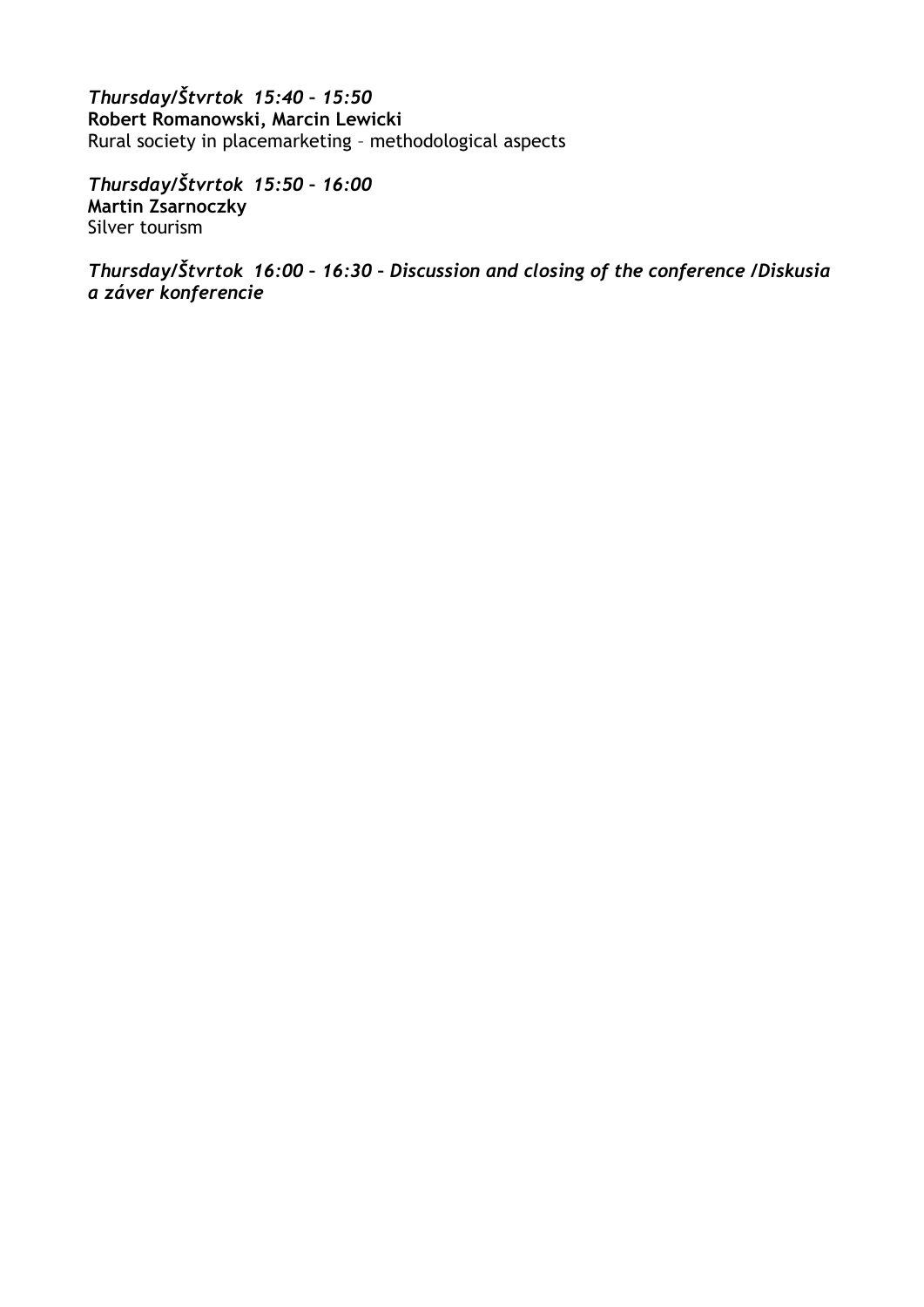**8**

**Agricultural University Education, Quality Assurance and Humanity** 

## **Studies – PACAgro**

**Vzdelávanie na poľnohospodárskej univerzite, zabezpečenie kvality a humanitné vedy – PACAgro**

*Room AS 31 (3 rd floor)/Miestnosť AS 31 (3. poschodie)*

*Track chairs: John Russin, Viktor Smelik, Dana Országhová, Timea Šebeň-Zaťková*

## **Speakers/rečníci:**

## *Thursday/Štvrtok 14:00 – 14:10*

#### **Mikhail Petropavlovskiy, Olga Nefedova, Viktor Smelik**

Evaluation of the indicators of professional public accreditation of agricultural study programs

## *Thursday/Štvrtok 14:10 – 14:20*

**Victor Smelik, Elena Ovchinnikova**

Partnership experience between Russian and European universities in agrarian profile educational programs quality providing

## *Thursday/Štvrtok 14:20 – 14:30*

**Aleksandr Perekopskiy, Aleksandr Dobrinov, Andrei Golokhvastov** Competence requirements of employers to graduates of agro-engineering universities (specialties)

## *Thursday/Štvrtok 14:30 – 14:40*

**Jana Gálová, Iveta Ubrežiová, Andrzej Krasnodebski, Elena Horská** Internationalization as a way of adding value and attractiveness to university education

## *Thursday/Štvrtok 14:40 – 14:50*

**Ľudmila Nagyová, Elena Horská, Ingrida Košičiarová, Serhiy Moroz** Thought leadership as an innovative way of teaching

## *Thursday/Štvrtok 14:50 – 15:00*

**Jarmila Horváthová, Changhui Zhang** Intercultural communication between Chinese and Slovak managers

## *Thursday/Štvrtok 15:00 – 15:10*

**Zuzana Palková**

From multimedia to virtual worlds - innovative learning at Slovak University of Agriculture

#### *Thursday/Štvrtok 15:10 – 15:20* **Dana Országhová, Dagmar Kozelová, Radomíra Hornyák Gregáňová, Helena Baraníková, Alena Vollmannová**

Mathematics study outcomes as an indicator of the quality of the university education

*Thursday/Štvrtok 15:20 – 15:30 – Discussion/Diskusia*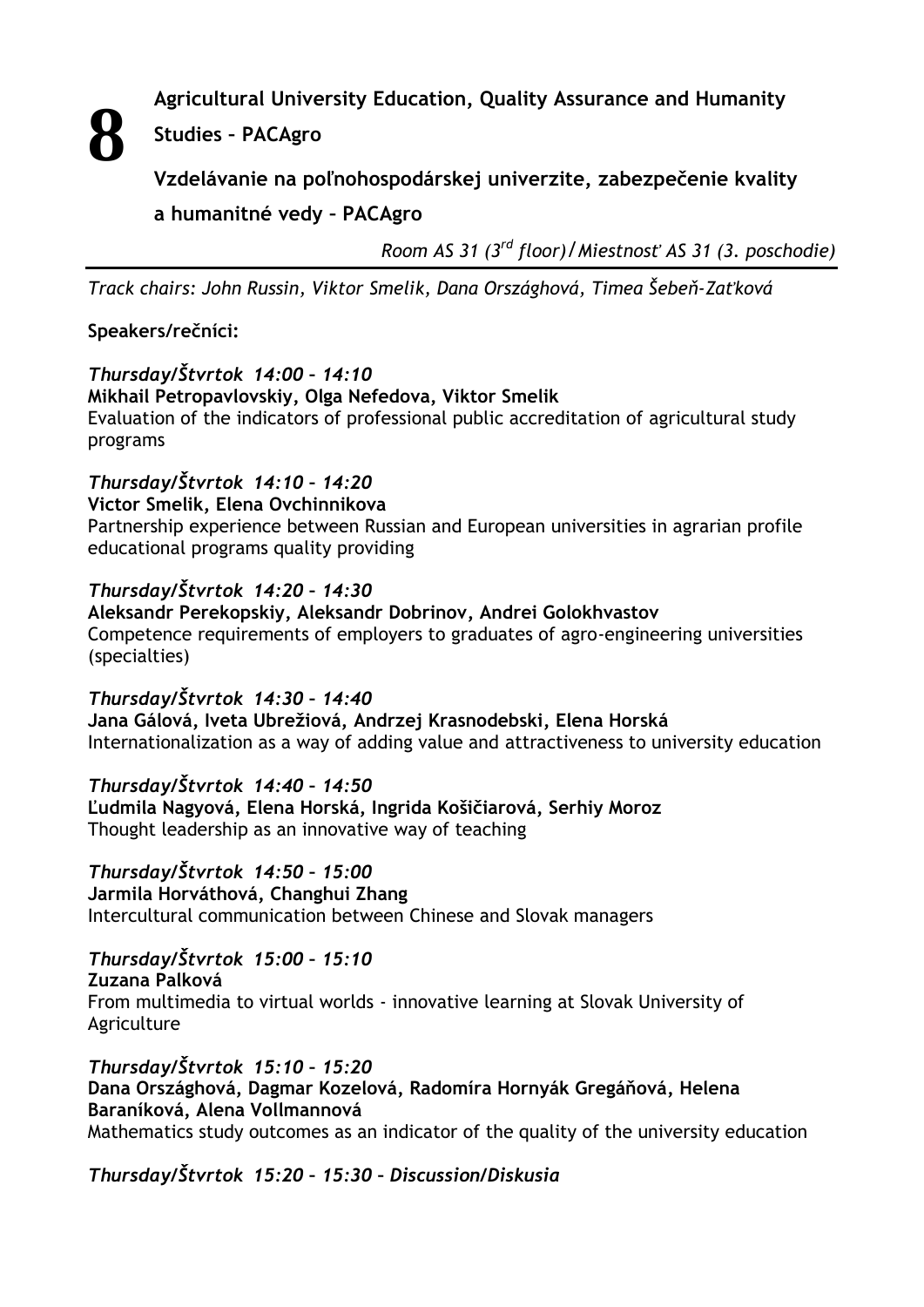*Thursday/Štvrtok 15:30 – 15:40 – Networking break/Prestávka*

*Thursday/Štvrtok 15:40 – 15:50*

**Marcela Hallová, Martina Hanová**

The problem of cheating and plagiarism of students at the Faculty of Economics and Management of SUA in Nitra

*Thursday/Štvrtok 15:50 – 16:00* **Andrea Holúbeková, Mária Fördösová, Katarína Klimentová** Some remarks on learner autonomy in ESP classes

*Thursday/Štvrtok 16:00 – 16:10* **Zuzana Rebičová** E-performance observation in teaching foreign languages

*Thursday/Štvrtok 16:10 – 16:20* **Novruz E. Kasumov** The definition of energy intensity of living labour of the employee

## *Thursday/Štvrtok 16:20 – 16:30 – Discussion/Diskusia*

**Friday/Piatok** *9:00 – 9:10* **Eva Svitačová, Elena Kováčiková** Roles of business ethics in new global economic environment

**Friday/Piatok** *9:10 – 9:20* **Miroslav Poláček** Komunikačné zručnosti ako konkurenčná výhoda predajcov

**Friday/Piatok** *9:20 – 9:30* **Tomáš Pechočiak, Norbert Kecskés** Mathematics and statistics in global education

**Friday/Piatok** *9:30 – 9:40* **Vladimír Matušek, Janka Drábeková, Dana Országhová, Mária Farkašová** Mathematical competences as a part of educational objectives in economic and technical study programs

**Friday/Piatok** *9:40 – 9:50* **Anna Mravcová** Výchova ku globálnemu občianstvu na Slovenskej poľnohospodárskej univerzite v Nitre

**Friday/Piatok** *9:50 – 10:00 Discussion/Diskusia*

*Friday/Piatok 10:00 – 10:15 – Networking break/Prestávka*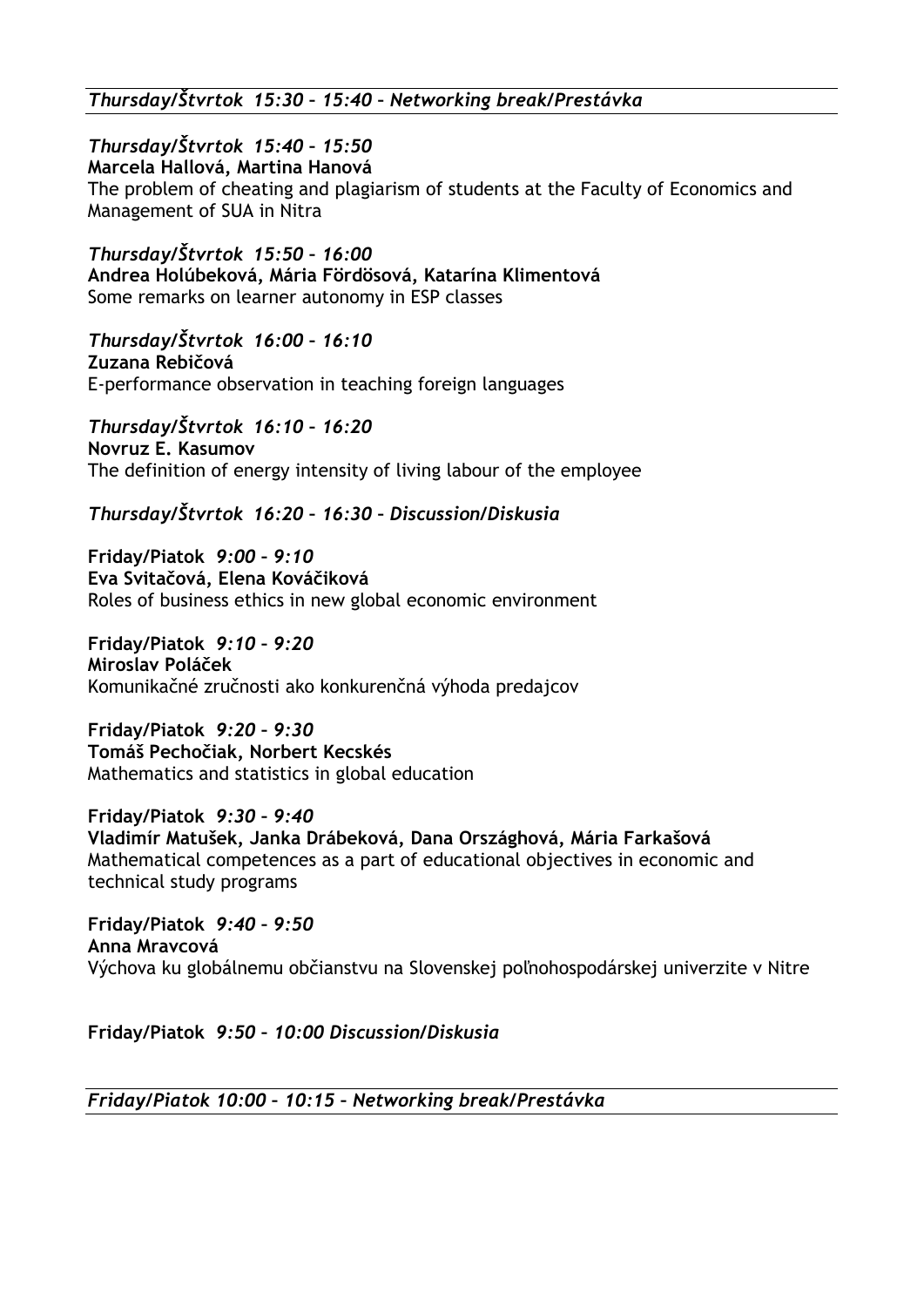## **Friday/Piatok** *10:15 – 10:25*

#### **Tímea Šeben Zaťková**

Conceptual modernization and methodological support of courses in higher education pedagogy at Slovak University of Agriculture

## **Friday/Piatok** *10:25 – 10:35*

**Eleonóra Černáková** Teacher´s training of vocational subjects at the Slovak University of Agriculture focusing on humanization of education

**Friday/Piatok** *10:35 – 10:45* **Viera Prídavková, Eva Matušeková**  Retrospective view on teaching the Slovak language at the Slovak University of Agriculture in Nitra

**Friday/Piatok** *10:45 – 10:55* **Ľubomíra Moravcová, Ľudmila Maďarová** Neurodidactics and its utilization in the field of language teaching

**Friday/Piatok** *10:55 – 11:05* **Mária Fördösová, Andrea Holúbeková** Jazyková hra a jej využívanie v masmédiách a v reklame

**Friday/Piatok** *11:05 – 11:15* **Katarína Klimentová** Španielska odborná terminológia manažmentu ľudských zdrojov

**Friday/Piatok** *11:15 – 11:25* **Zuzana Kapsdorferová, Olga Sviridova**  Quality assurance of agricultural university education in Russia and Europe

**Friday/Piatok** *11:25 – 12:15 Discussion and closing of the conference/Diskusia a záver konferencie*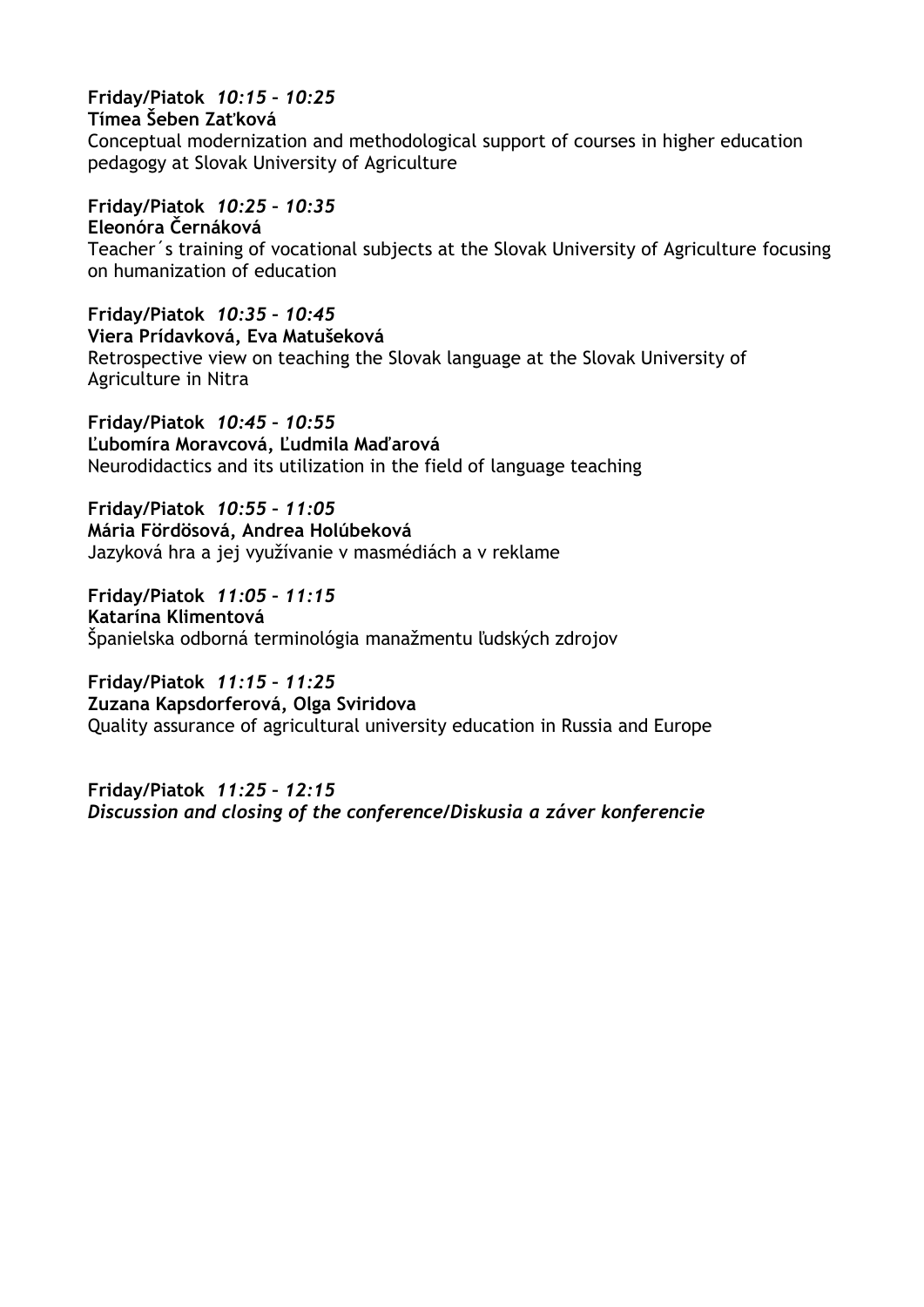**Information and Communication Technologies – Network and** 

**Information Technologies 9**

**Informačné a komunikačné technológie – Sieťové a informačné technológie**

*Room S (ground floor)/Miestnosť S (prízemie FEM)*

*Track chairs: Klára Hennyeyová, Darina Tóthová*

**Speakers/rečníci:**

*Thursday/Štvrtok 14:00 – 14:10* **Milan Šujanský** Projekt "Slovenská infraštruktúra pre vysokovýkonné počítanie" a paralelné výpočty

*Thursday/Štvrtok 14:10 – 14:20* **Pavel Beňo** University network with security aspects and redundancy to ISP

*Thursday/Štvrtok 14:20 – 14:30* **Peter Buček, Renata Janošcová** Metódy správy IT pre účinné využívanie informačných technológií v organizáciách

*Thursday/Štvrtok 14:30 – 14:40* **Eva Oláhová** Management of IT environment end users and the impact of new technological solutions

*Thursday/Štvrtok 14:40 – 14:50* **Veronika Achimská, Katarína Kramárová**  Information as a base of information and communication technologies

*Thursday/Štvrtok 14:50 – 15:00* **Barbara Kiełbasa** Overcoming barriers to efficient farm management: the role of knowledge and information management in the rural advisory sector

*Thursday/Štvrtok 15:00 – 15:10* **Ľuboš Határ** 3D tlačiarne RepRap

*Thursday/Štvrtok 15:10 – 15:20* **Ľubica Jedličková, Rastislav Mucha** Digitalizácia a digitálne knižnice – udržiavaná neudržateľnosť? (Pohľad akademickej knižnice)

*Thursday/Štvrtok 15:20 – 15:30 – Discussion/Diskusia*

*Thursday/Štvrtok 15:30 – 15:40 – Networking break/Prestávka*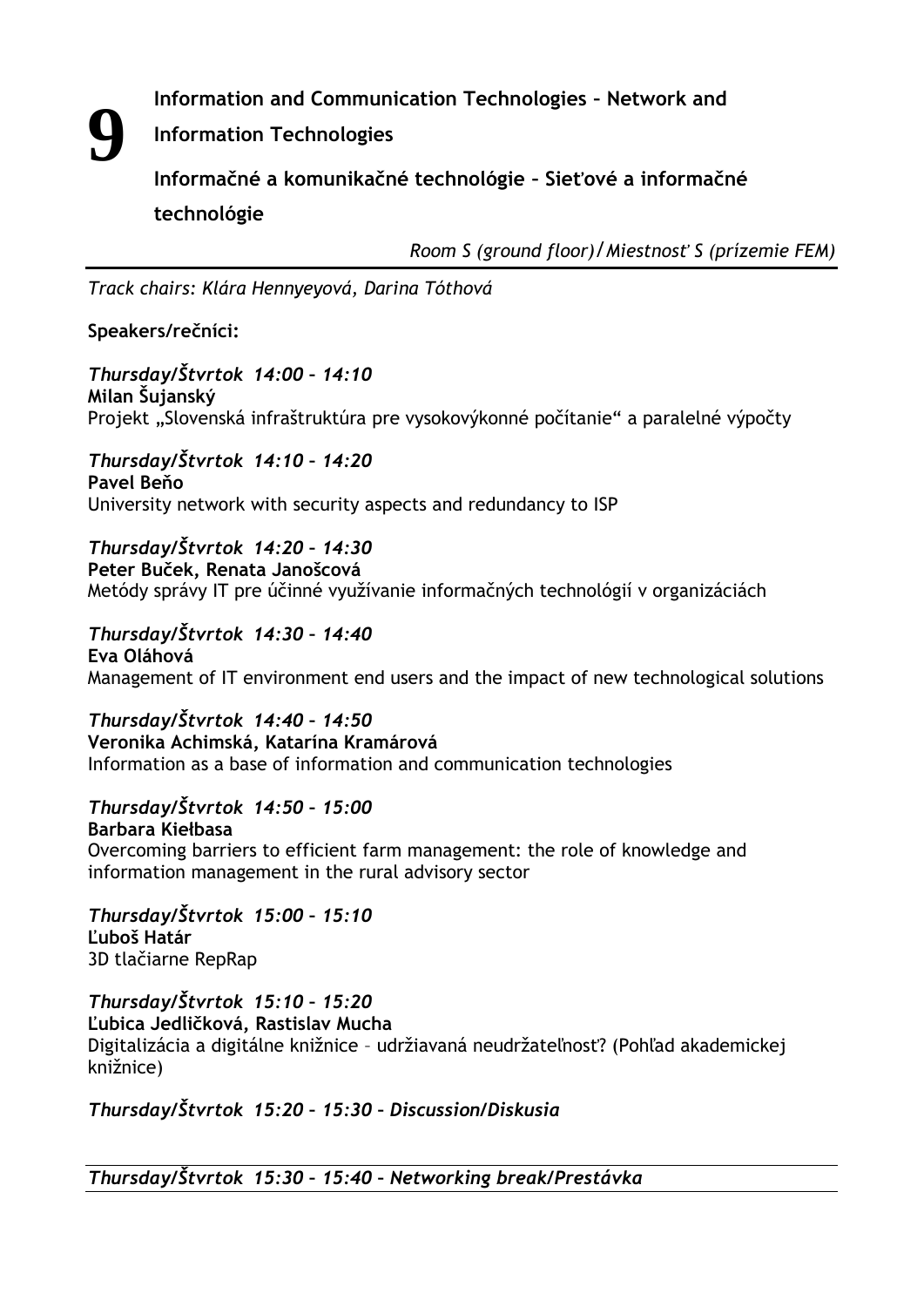*Thursday/Štvrtok 15:40 – 15:50* **Klára Hennyeyová, Galina Gerhátová** Bezpečnostné aspekty spracovania informácií

*Thursday/Štvrtok 15:50 – 16:00* **Peter Schmidt, Edit Rubóczki** Implementácia cloudových služieb v podnikovom prostredí z hľadiska bezpečnosti

*Thursday/Štvrtok**16:00 – 16:10* **Mária Szivósová** Influence mobile devices to the educational process

*Thursday/Štvrtok**16:10 – 16:20* **Peter Schmidt** Využitie e-learningu v dištančnom vzdelávaní

*Thursday/Štvrtok 16:20 – 16:30 – Discussion/Diskusia*

**Friday/Piatok** *9:00 – 9:10* **Anna Ondrejková** Hodnotenie digitálnej pripravenosti krajín EÚ a postavenie Slovenska

**Friday/Piatok** *9:10 – 9:20* **Dagmar Hillová, Viera Šajbidorová** Interaktívne vzdelávanie v rámci programu záhradná a krajinná architektúra

**Friday/Piatok** *9:20 – 9:30* **Darina Tóthová, Ľubica Šemeláková, Marián Hosťovecký** Výučba podpory vzdelávacieho procesu pomocou LMS Moodle

**Friday/Piatok** *9:30 – 9:40* **Radoslav Suchár, Soňa Feiková, Daniel Gurín** Elektronické testovanie študentov a jeho prepojenie na akademický informačný systém

**Friday/Piatok** *9:40 – 9:50* **Elena Pivarčiová, Pavol Božek, Vladimír Popelka**  Možnosti zvyšovania prevádzkovej spoľahlivosti robotizovaných systémov

**Friday/Piatok** *9:50 – 10:00* **Edita Šilerová** Informační a komunikační technologie pro řízení farem

#### *Friday/Piatok 10:00 – 10:15 – Networking break/Prestávka*

**Friday/Piatok** *10:15 – 10:30 Discussion and closing of the conference/Diskusia a záver konferencie*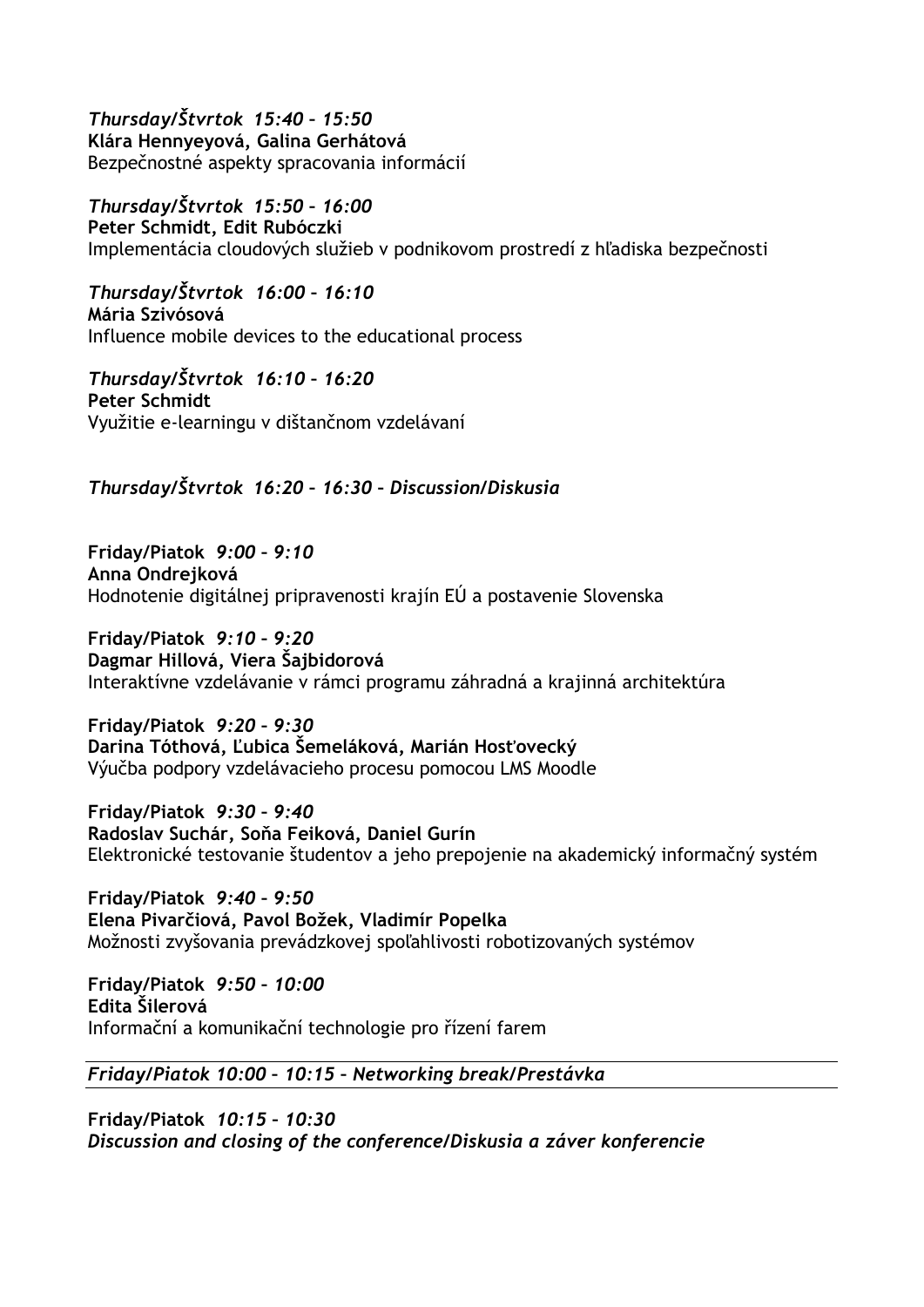**International workshop "Bridging traditions with novelties" organized within FOODCOST** 

**Food Marketing and Consumer Studies - FOODCOST**

**Marketing potravín a spotrebiteľské správanie - FOODCOST 10**

> **Market Research, New Technologies and Interdisciplinary Approaches - organized session within FOODCOST international**  workshop "Bridging traditions with novelties"

**Prieskum trhu, nové technológie a interdisciplinárne prístupy - sekcia organizovaná v rámci medzinárodného workshopu Potravinové vedy a spotrebiteľské štúdie: Spájanie tradícií s inováciami**

*Room AS 36 (3 rd floor)/Miestnosť AS 36 (3. poschodie)*

*Track chairs: Hotniar Siringoringo, Savino Santovito, Ľudmila Nagyová*

**Speakers/rečníci:**

**11**

*Thursday/Štvrtok 14:00 – 14:10* **Guziy Snezhanna** The market of milk and dairy products in Russia: peculiarities, tendencies and prospects of development

*Thursday/Štvrtok 14:10 – 14:20* **Leanne Loijens** Neuromarketing tools and methods to gather insights in consumer behavior

*Thursday/Štvrtok 14:20 – 14:30* **Alexander Frech** (R)evolution

*Thursday/Štvrtok 14:30 – 14:40* **Nora Vezekenyi** Gaining unique insights into human behavior – Introduction to eye tracking and its added value in marketing research

*Thursday/Štvrtok 14:40 – 14:50* **Savino Santovito, Raffaele Silvestri, Emilia Lamonaca, Francesco Contò** Producer's organization and digital technologies for farms' competitiveness

*Thursday/Štvrtok 14:50 – 15:00* **Barbara Borusiak** In-store consumer behavior – the area of neuromarketing research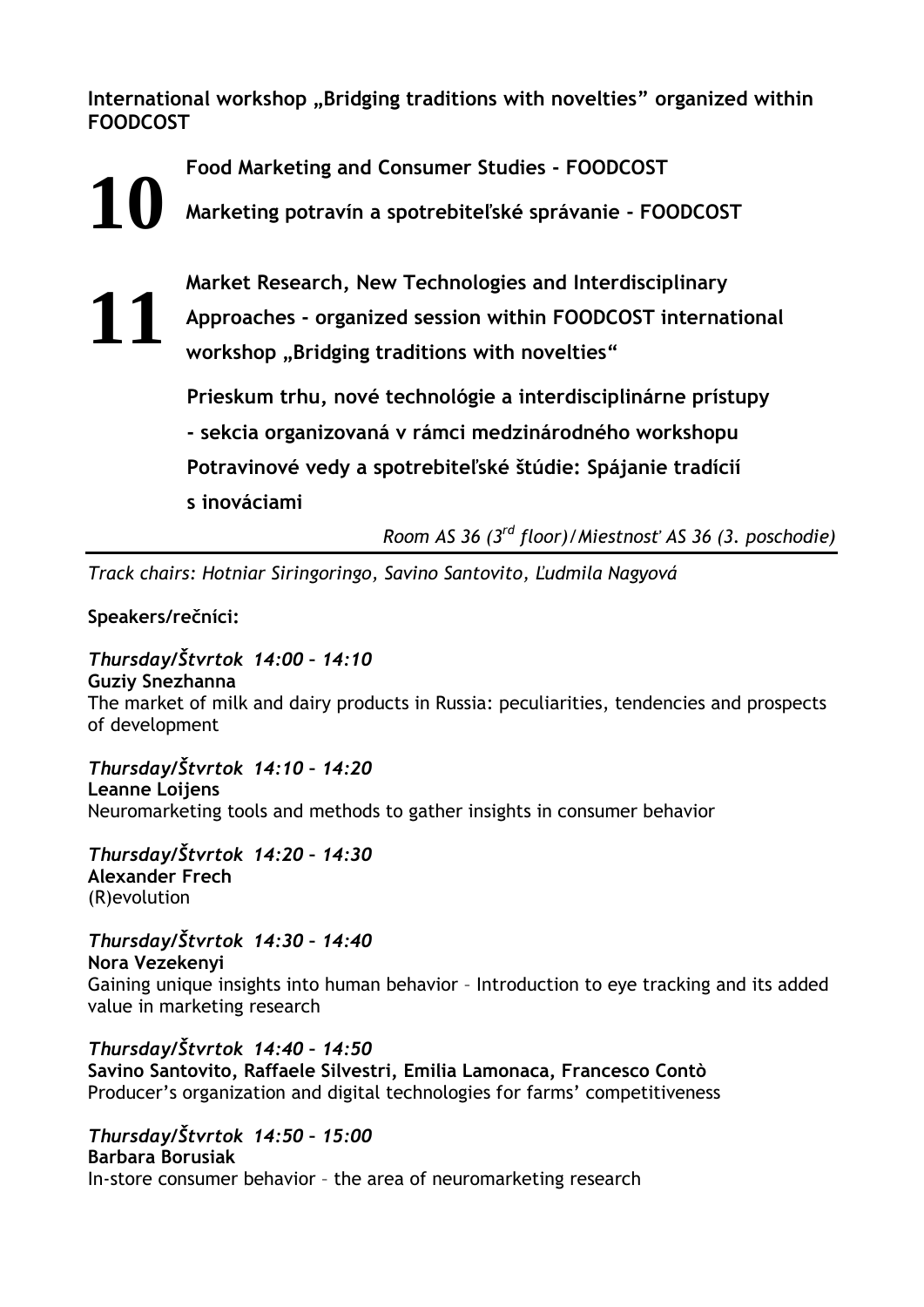*Thursday/Štvrtok 15:00 – 15:10* **Renata Matysik-Pejas, Monika Szafrańska, Andrzej Krasnodębski** Prosumer attitudes as a new component of consumer behaviour on the food market

*Thursday/Štvrtok 15:10 – 15:20* **Tereza Slováčková, Martin Souček** The influence of product placement in Czech movies and TV shows among generation Y

*Thursday/Štvrtok 15:20 – 15:30* **Jan Tlučhoř, Petr Janeček, Martina Rymusová** Qualitative evaluation of chosen online and offline communication means towards visitors of a selected city

*Thursday/Štvrtok 15:30 – 15:40 – Networking break/Prestávka*

*Thursday/Štvrtok 15:40 – 15:50* **Johana Paluchová, Jakub Berčík, Katarína Neomániová** The atmosphere and its impact on consumer behaviour in food stores

*Thursday/Štvrtok 15:50 – 16:00* **Ľubica Kubicová, Zdenka Kádeková**  Development and level of consumption of chosen foods in Slovakia and Austria

*Thursday/Štvrtok 16:00 – 16:10* **Miroslava Trembošová, Alena Dubcová, Hilda Kramáreková** Consumers shopping behaviour in the Nitra city

*Thursday/Štvrtok**16:10 – 16:20* **Ľudmila Nagyová, Jakub Berčík, Elena Horská** Trends in utilization of selected technologies in grocery stores

*Thursday/Štvrtok**16:20 – 16:30* **Jakub Berčík, Johana Paluchová, Elena Horská** Time factor as one of the aspect that influences shopping in the food stores

*Thursday/Štvrtok**16:30 – 16:40* **Nadezhda Akkanina** The consumers behavior in economy of a new technological order

*Thursday/Štvrtok**16:40 – 16:50* **Barbara Borusiak, Bartlomiej Pieranski, Marcin Lewicki, Robert Romanowski** Rural society in placemarketing - methodological aspects

*Presentation of external experts from the field of using neuromarketing, aroma marketing and augmented reality*

*Thursday/Štvrtok 16:50 – 17:00 – Discussion and closing of the conference /Diskusia a záver konferencie*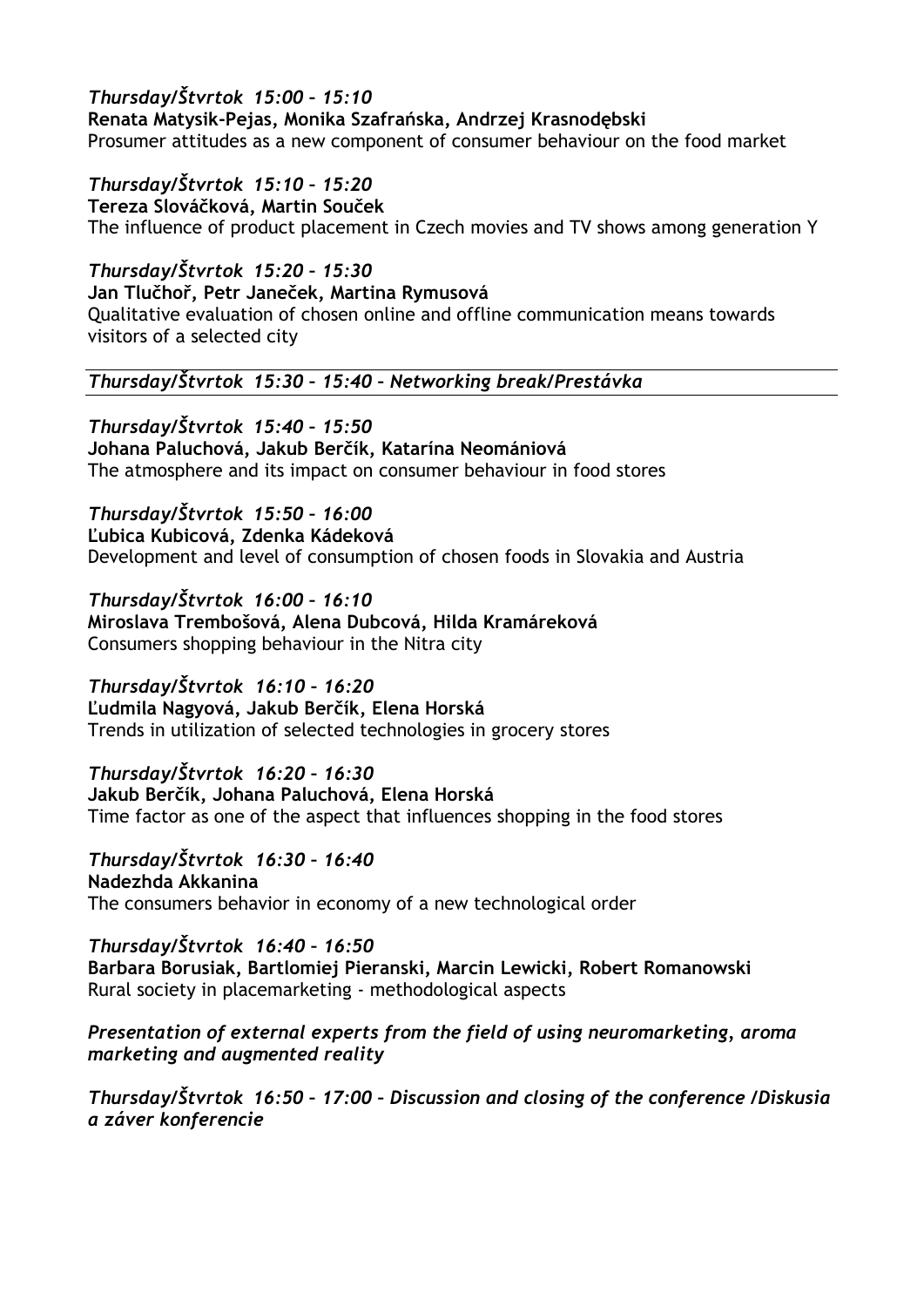## **Agricultural Markets and Institutions – Organised Session by the Association of Agricultural Economists in Slovakia - AAES Poľnohospodárske trhy a inštitúcie – Sekcia organizovaná Asociáciou 12**

## **poľnohospodárskych ekonómov na Slovensku - APES**

*Room AS 11 (1 st floor)/Miestnosť AS 11 (1. poschodie)*

*Track chairs: Ján Pokrivčák, Ľubica Bartová, Peter Fandel, Miroslava Rajčániová*

**Speakers/rečníci:**

*Thursday/Štvrtok 14:00 – 14:10* **Ján Pokrivčák, Tomáš Záhorský**  Economic growth and its determinants across CEE countries

*Thursday/Štvrtok 14:10 – 14:20* **Jaroslava Hurňáková, Ľubica Bartová, Peter Fandel** Efficiency and productivity of the Slovak agricultural investment support beneficiaries

*Thursday/Štvrtok 14:20 – 14:30* **Tomáš Mišečka, Ján Pokrivčák, Pavel Ciaian**  Impact of attention driven investments on agricultural commodity prices

*Thursday/Štvrtok 14:30 – 14:40* **Drahoslav Lančarič, Michael Hűrter, Ján Pokrivčák**  Leadership models in European retail industry

*Thursday/Štvrtok 14:40 – 14:50* **Radovan Savov, Drahoslav Lančarič, Ľubomír Paška, Tomáš Rábek**  Selected aspects of talent management in companies in Slovakia

*Thursday/Štvrtok 14:50 – 15:00* **Tomáš Záhorský, Ján Pokrivčák**  Determinants of efficiency in agriculture in CEE countries

*Thursday/Štvrtok 15:00 – 15:10* **Marián Tóth, Ivan Holúbek, Roman Serenčéš**  Applying Markowitz portfolio theory to measure the systematic risk in agriculture

*Thursday/Štvrtok 15:10 – 15:20* **Miroslav Záhradník, Ján Pokrivčák**  Decision support tool for replacement heifer management: A strategy comparison

*Thursday/Štvrtok 15:20 – 15:30 – Discussion/Diskusia*

*Thursday/Štvrtok 15:30 – 15:40 – Networking break/Prestávka*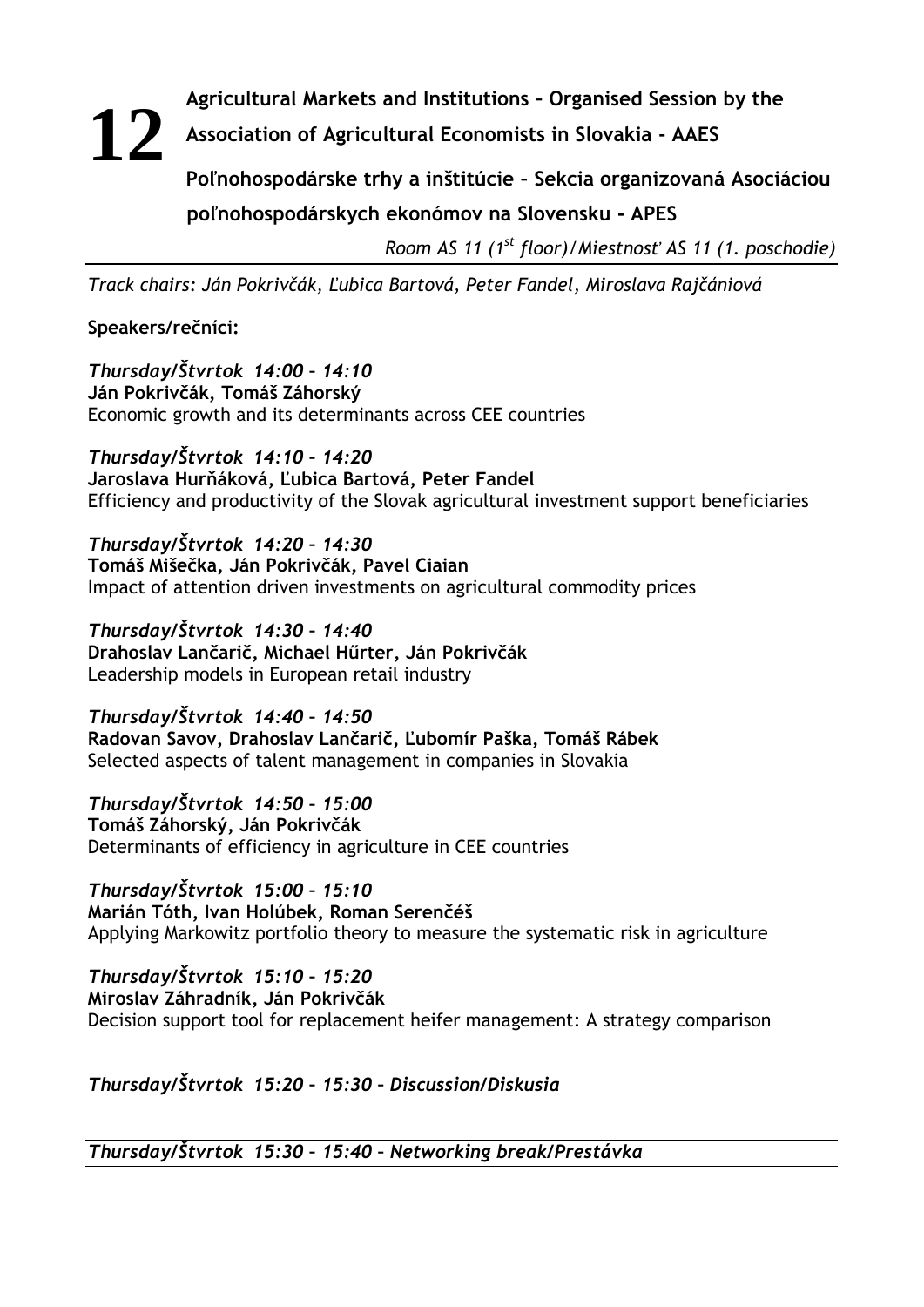#### *Thursday/Štvrtok 15:40 – 17:00*  **General Assembly of the AAES/Valné zhromaždenie APES**

*Friday/Piatok 9:00 - 9:10*  **Miroslav Záhradník, Ján Pokrivčák**  Using decision support tool for dairy farm management to assess the economic impact of various feeding scenarios

*Friday/Piatok 9:10 - 9:20* **Elham Giuma Elbogghi, Abdullah Alawad, Artan Qineti** Factors affecting the food gap and the share of self-sufficiency of selected commodities: the case of Arab countries

*Friday/Piatok 9:20 - 9:30* **Numonjon Malikov, Artan Qineti, Alim Pulatov** Agriculture and economic development in Uzbekistan

*Friday/Piatok 9:30 - 9:40* **Artan Qineti, Kushtrim Braha, Andrej Cupak, Ján Pokrivčák, Miroslava Rajčániová** Demand for food diversity in the case of Kosovo

*Friday/Piatok 9:40 - 9:50* **Gohar Badalyan, Thomas Herzfeld, Miroslava Rajcaniova** Infrastructure, institutions, and economic productivity in transition countries

**Friday/Piatok** *9:40 – 10:00 Discussion and closing of the conference AAES session/Diskusia a záver sekcie APES*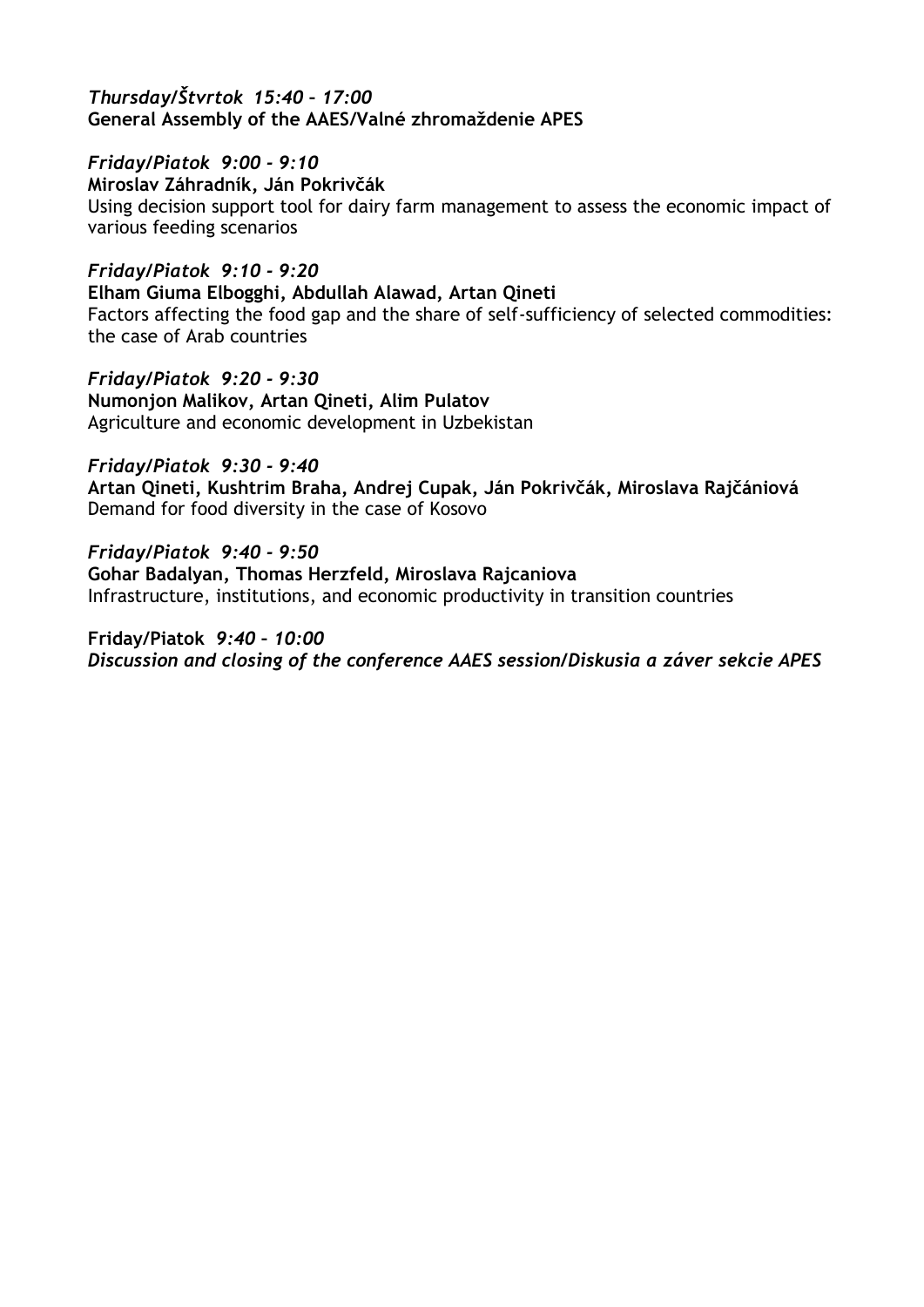**Doctoral Session "Young science" - JCI**



**Sekcia doktorandov "Mladá veda" - JCI**

*Room AS 21 (2 nd floor)/ Miestnosť AS 21 (2. poschodie)*

*Track chairs: Zuzana Kapsdorferová, Marcela Hallová, Marián Meško*

**Speakers/rečníci:**

**13**

*Thursday/Štvrtok 14:00 – 14:10* **Ilona Gerencsér** Good practice examples of a small settlement

*Thursday/Štvrtok 14:10 – 14:20* **Bohuš Kollár, Zlata Sojková**  Research of the impact of agricultural policies on the efficiency of farms

*Thursday/Štvrtok 14:20 – 14:30* **Andrea Kubelaková, Ingrida Košičiarová**  Organic food and its position in retail stores in Slovak Republic

*Thursday/Štvrtok 14:30 – 14:40* **Tatiana Svetlanská, Natália Turčeková**  Land use optimization with respect to alternative costs of crop production choices – Case of Slovakia

*Thursday/Štvrtok 14:40 – 14:50* **András Szeberényi** Environmental good practice to life by the help of renewable energy through the example of some settlements

*Thursday/Štvrtok 14:50 – 15:00* **Dana Hodinková**  Applied pro-social behaviour of companies – social marketing

*Thursday/Štvrtok 15:00 – 15:10* **Jana Rybanská, Ľudmila Nagyová, Ingrida Košičiarová**  The use of HRV analysis in the marketing research

*Thursday/Štvrtok 15:10 – 15:20* **Peter Šimončič**  Marketing novelties in promoting traditional meals

*Thursday/Štvrtok 15:20 – 15:30 – Discussion/Diskusia*

*Thursday/Štvrtok 15:30 – 15:40 – Networking break/Prestávka*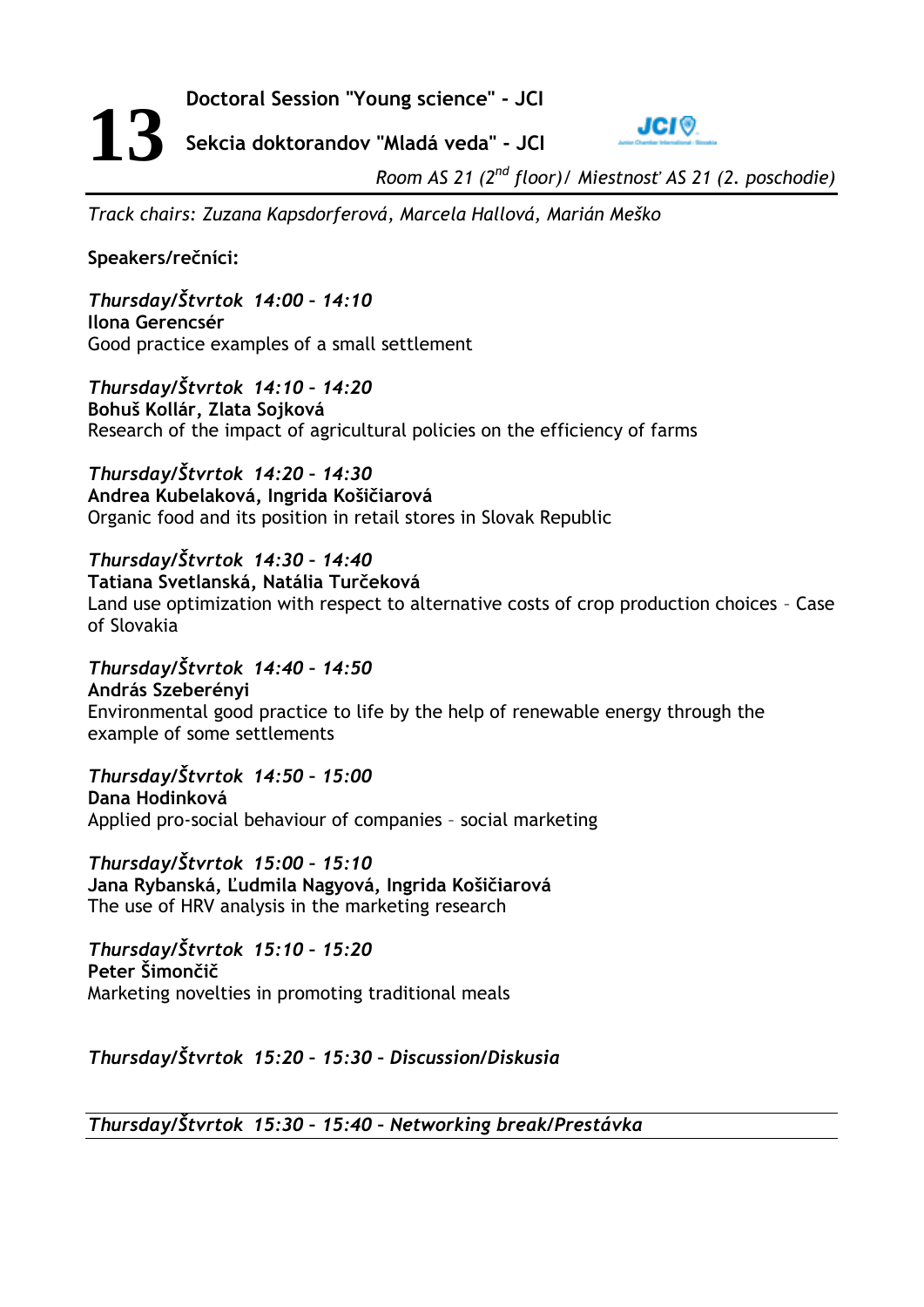## *Thursday/Štvrtok 15:40 – 15:50*

**Shougang Zhang**  A study of negotiation mechanism based on science of momentum

## *Thursday/Štvrtok 15:50 – 16:00*

**Patrik Groma** Výdavky na reklamu a reklamného priestoru v masmédiách v analyzovaných krajinách Európskej únie a SR, pozorovanie ich dôsledkov

## *Thursday/Štvrtok 16:00 – 16:10*

**Matúš Herceg, Viktor Porhajaš** Stanovenie nákladov na vlastný kapitál v podmienkach poľnohospodárskych podnikov SR

*Thursday/Štvrtok 16:10 – 16:20* **Petra Štefeková, Danka Moravčíková** Inovácie v agropotravinárstve

*Thursday/Štvrtok 16:20 – 16:30 – Discussion and closing of the conference /Diskusia a záver konferencie*